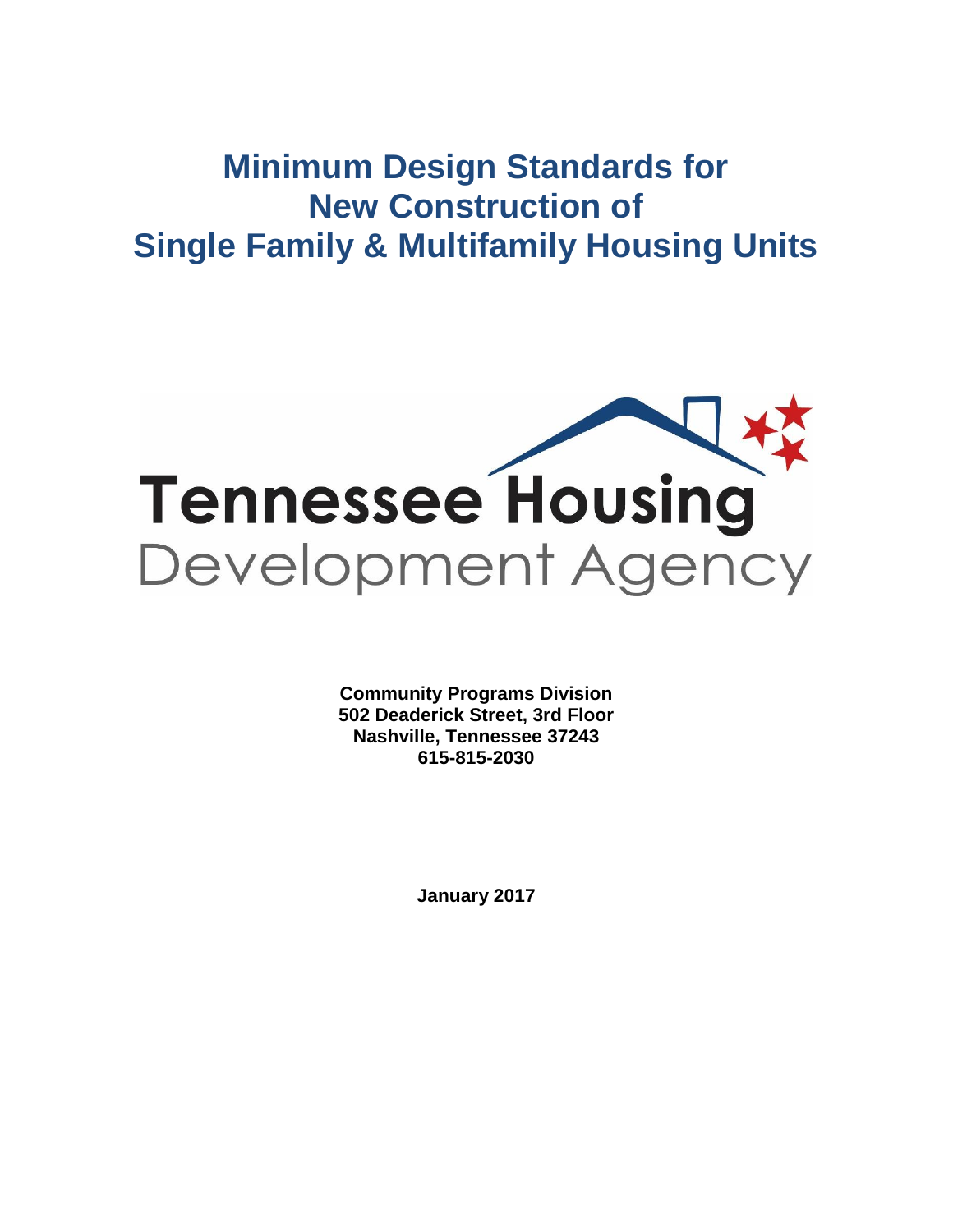### **Table of Contents**

|                                         | Page |
|-----------------------------------------|------|
|                                         |      |
|                                         |      |
|                                         |      |
|                                         |      |
|                                         |      |
|                                         |      |
|                                         |      |
|                                         |      |
|                                         |      |
|                                         |      |
|                                         |      |
|                                         |      |
|                                         |      |
| Division 14-20: Reserved for Future Use |      |
|                                         |      |
|                                         |      |
|                                         |      |
| Division 24-25: Reserved for Future Use |      |
|                                         |      |
|                                         |      |
|                                         |      |
| Division 29-30: Reserved for Future Use |      |
|                                         |      |
|                                         |      |
|                                         |      |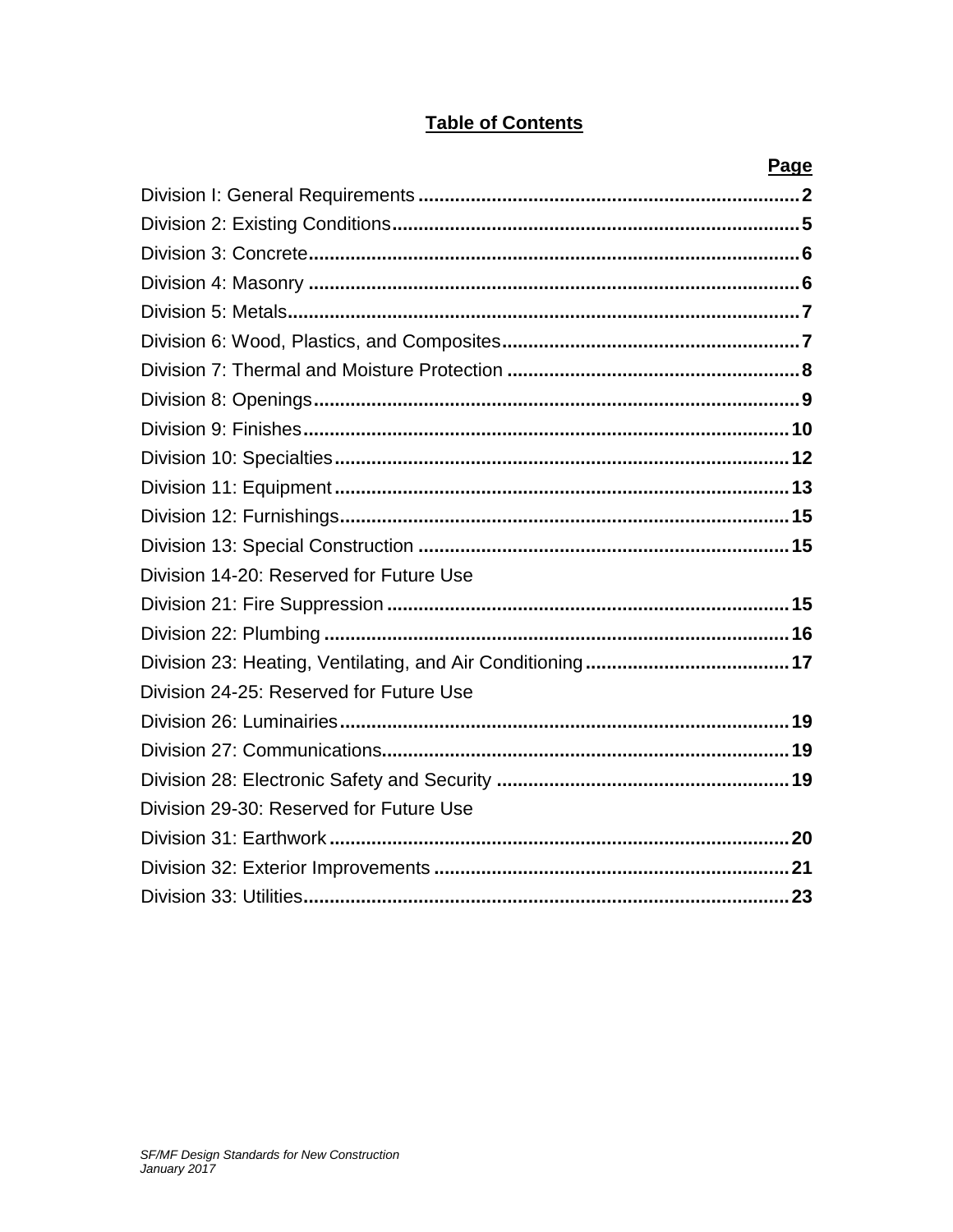### **Introduction**

The following minimum design standards are for all newly constructed single family and multifamily attached units financed with applicable programs administered by the Community Programs Division of THDA. These same standards also apply to accessibility improvements. Refer to Americans with Disability Act (ADA) Accessibility Guidelines or the International Code Council (ICC) ANSI A117.1 Code for technical requirements and standards when applicable.

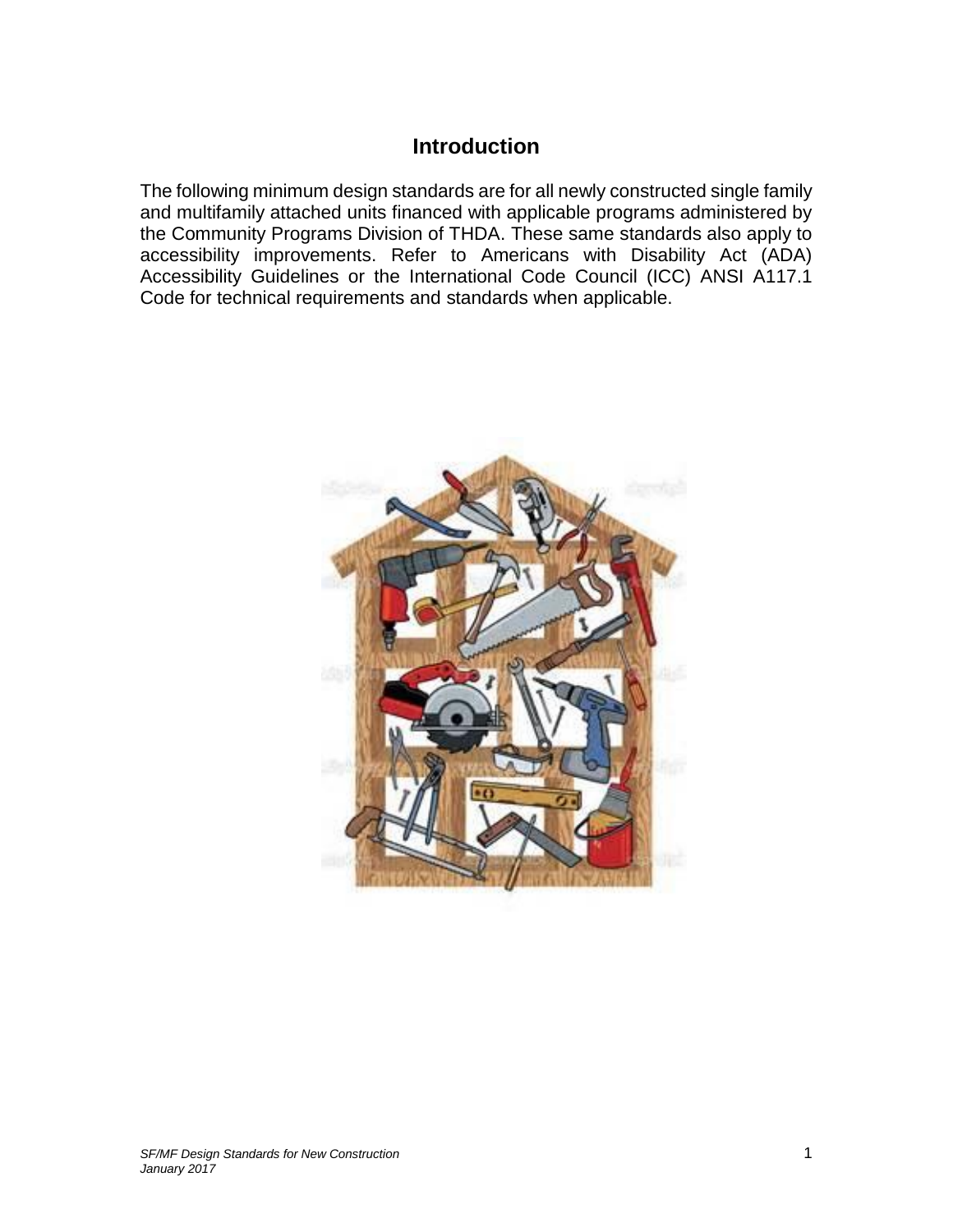# **Division I: General Requirements**

### **1 Minimum Design Standards:**

These Minimum Design Standards shall apply when Tennessee Housing Development Agency (THDA) funding made available through the Community Programs Division is used for the new construction of single family and multifamily housing.

THDA's Minimum Design Standards are to be used as a guideline to meet and/ or exceed all applicable State, county, and local codes. These standards also serve as a vehicle to promote and enforce modern construction and design practices for builders, contractors, and design professionals who wish to use funding from the Tennessee Housing Development Agency's Community Programs Division. Other methods of construction and design may be acceptable on a case by case basis.

A complete set of construction documents must be submitted prior to the approval of the project. Construction documents shall be drawn upon suitable material. Electronic media documents are permitted to be submitted when approved by THDA. Construction documents shall be of sufficient clarity to indicate the location, nature and extent of the work proposed and show in detail that the work proposed will conform to the provisions of this code and relevant laws, ordinances, rules and regulations, as determined by THDA. Manufacturer's installation instructions, as required by these standards or applicable code, shall be available on the job site at the time of inspection.

The construction documents submitted shall be accompanied by a site plan showing the size and location of new construction and existing structures on the site and distances from lot lines. In the case of demolition, the site plan shall show construction to be demolished and the location and size of existing structures and construction that are to remain on the site or plot.

### **2 Quality Assurance:**

General Contractors and/or subcontractors shall furnish a written material and labor warranty on all units, materials and workmanship for a period not less than one full year after the date that the certificate of occupancy is issued or owner's final inspection acceptance.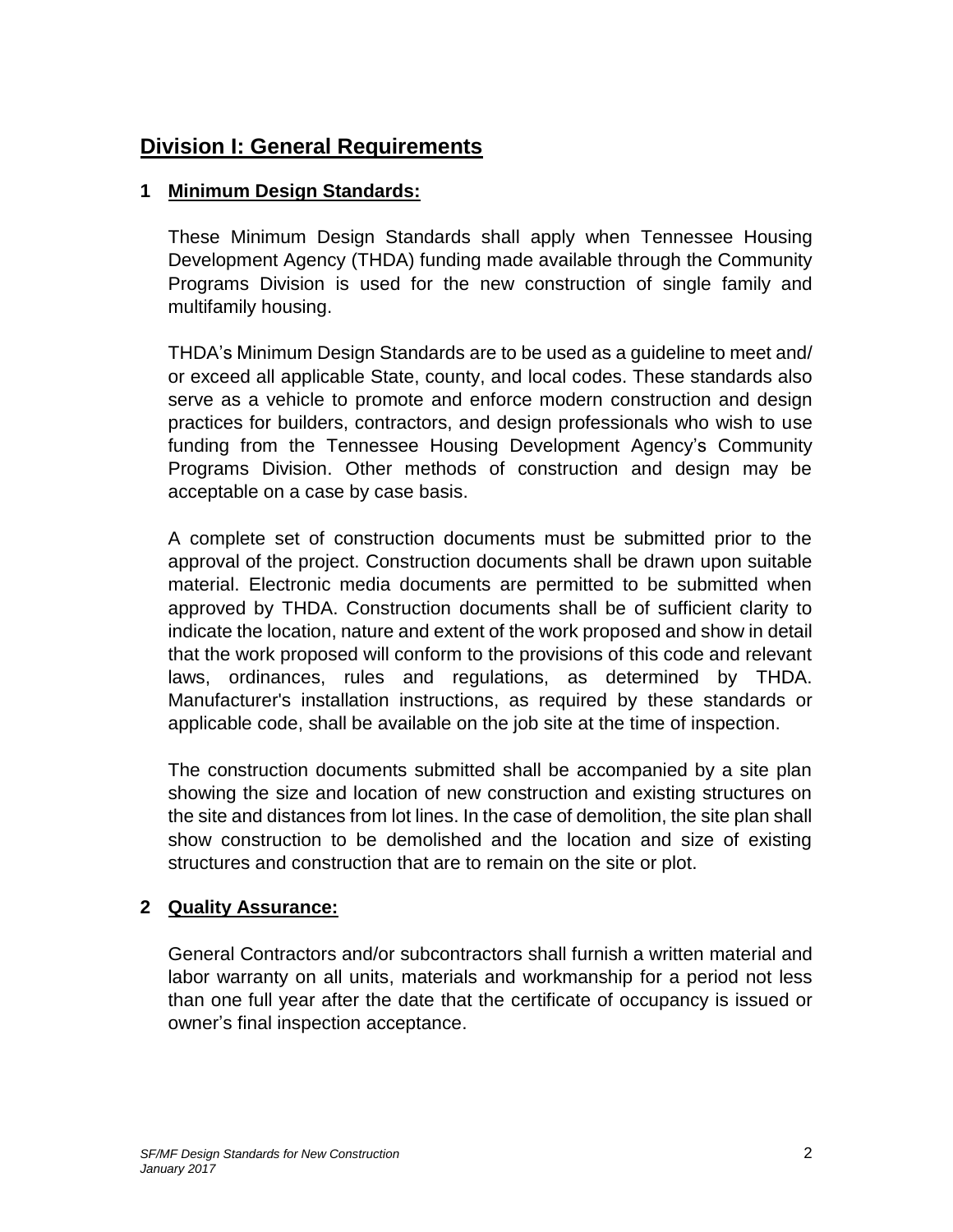### **3 Unit Size Requirements:**

The following minimum square foot measurements are required for the different type of units. Net square feet are the heated and cooled area of the unit.

- **SRO units:** Shall contain at least 150 square feet (common kitchen/ bath)
- **Efficiency units:** Shall contain at least 400 square feet
- **One-bedroom units:** Shall contain at least 600 square feet
- **Two-bedroom units:** Shall contain at least 800 square feet.
- **Three-bedroom units:** Shall contain at least 1,000 square feet.
- **Four-bedroom units:** Shall contain at least 1,100 square feet.

### **4 Units for Elderly Residents:**

All newly constructed units for elderly residents, age 62 or older, shall be located at the grade level or on an elevator accessible floor in compliance with ICC A117.1-2009 1005 Type C Visitable Units.

### **5 Universal Design:**

Projects that receive funding from THDA for the purpose of constructing single family or multi-family housing are encouraged to use Universal Design principles to ensure the unit's viability for a range of future users. Information regarding Universal Design principles can be found at:

**<http://www.huduser.org/Publications/PDF/remodel.pdf> and at<https://www.ncsu.edu/ncsu/design/cud/>**

### **6 Codes:**

All construction shall comply with applicable State, county, and local codes, planning and zoning requirements, local authorities' rules and regulations. In the absence of local codes, the following Tennessee State adopted codes shall apply as applicable:

- 2012 International Building Code
- 2009 International Residential Code
- 2012 International Existing Building Code
- 2012 International Fire Code
- 2012 International Fuel Gas Code
- 2012 International Plumbing Code
- 2012 International Mechanical Code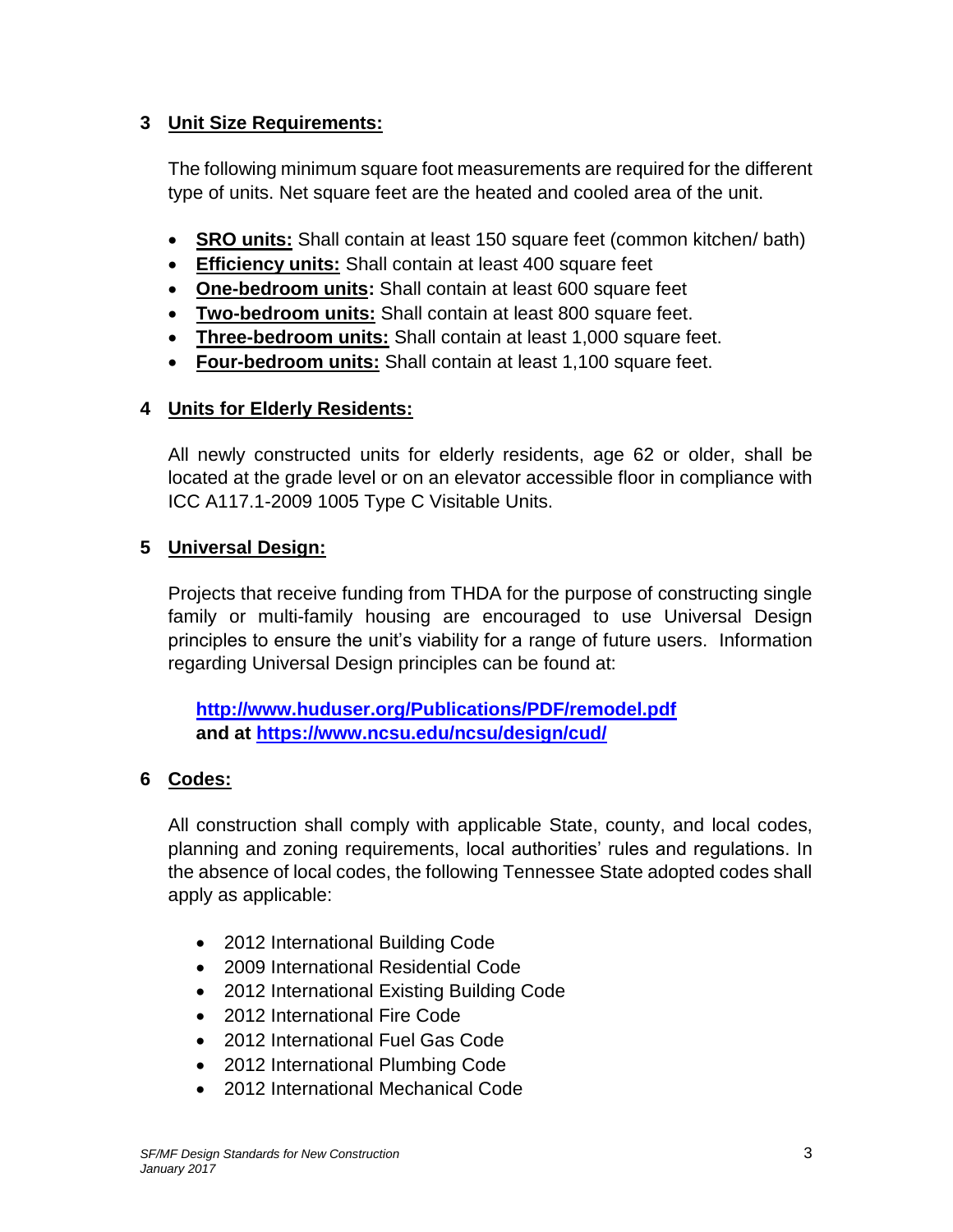- 2008 National Electrical Code
- 2012 International Property Maintenance Code
- 2012 International Energy Conservation Code

The Uniform Physical Condition Standards also shall apply.

Federal regulations which may pertain to any specific project such as the Fair Housing Amendment Act of 1988, Section 504 of the Rehabilitation Act of 1973 and Americans with Disabilities Act of 2010, as amended, also apply.

### **7 Energy Efficiency:**

All newly constructed residential building envelope designs shall exceed minimum energy efficiency requirements of the 2012 International Energy Conservation Code (IECC). Documentation and/or calculations that the building envelope exceeds the code requirements must be provided from REScheck or other approved software that the building envelope exceeds 2012 IECC requirements. REScheck is a U.S. Department of Energy software package; free download can be found at:

**<http://www.energycodes.gov/rescheck/>**

### **8 Testing:**

- **a.** All new construction shall require a blower door test in compliance with the currently adopted State of Tennessee International Energy Conservation Code; this shall be tested by a qualified HERS Rater/ BPI Building Analyst.
- **b.** All new construction shall require a post construction duct tightness test in compliance with the currently adopted State of Tennessee International Energy Conservation Code; this shall be tested by a qualified HERS Rater/ BPI Building Analyst.

### **9 Disaster Mitigation Control Methods:**

a. All new construction should be built in a method and/or location that would attempt to protect all new construction from possible disaster due to either a man-made issue, or an act of God that may cause physical or structural damage to the home. The methods should include any items that may be recommended, or required by either local, state, or federal agencies dealing with disasters.

#### **10 Inspection Protocol**

The following protocols will govern the inspection of newly constructed units: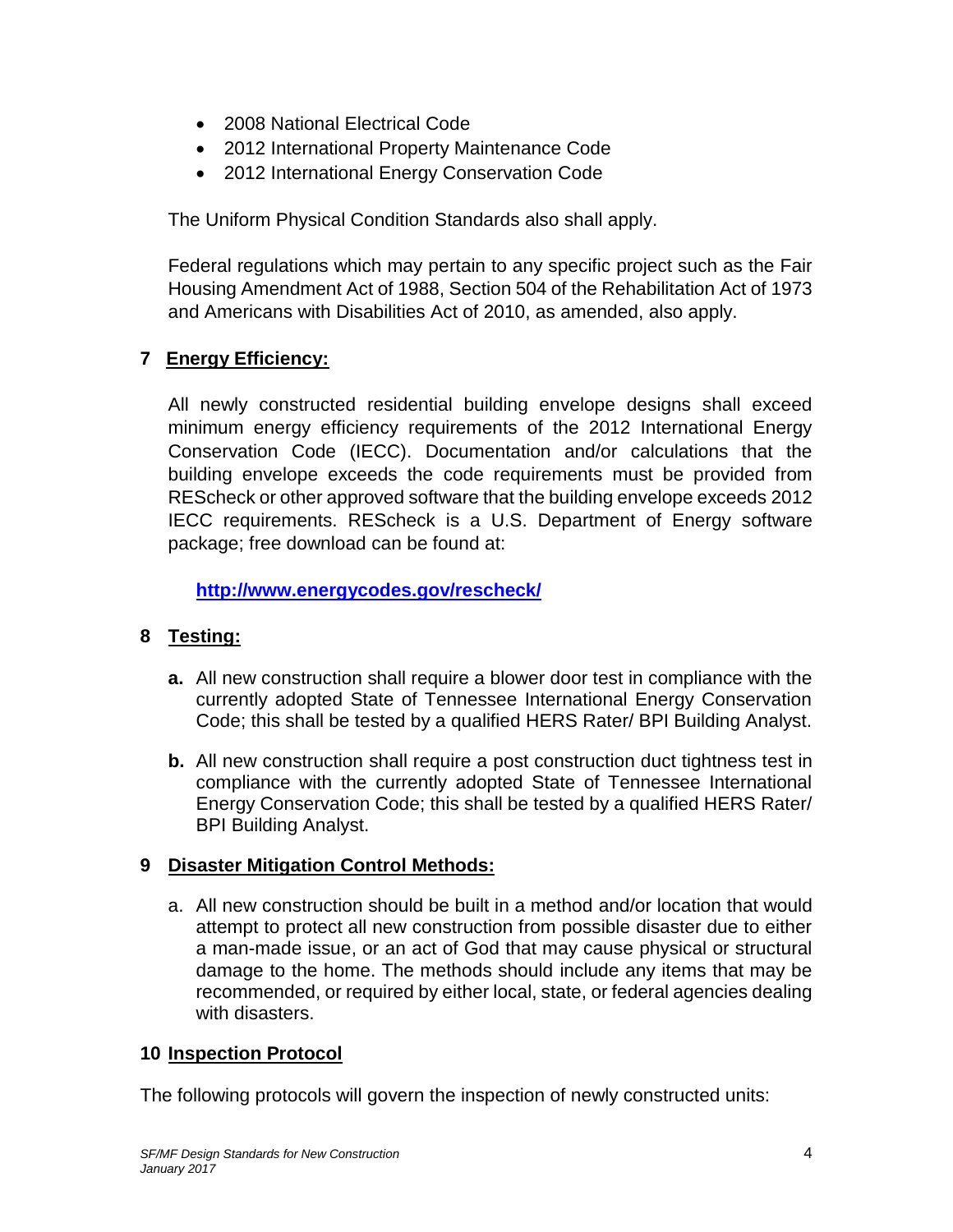- a. Building Plans and Specifications are submitted to THDA for approval. These plans must include all requirements of the 2009 International Residential Code for single family dwellings and 2012 International Building, Plumbing, Mechanical Codes and the 2008 National Electrical Code for multifamily properties, THDA Minimum Standards, and any local jurisdiction rules and regulations.
- b. THDA returns the Approved Plans and Specifications to the Grantee and, if HOME-funded, THDA's Third Party Quality Control Inspector (QCI).
- c. Project is bid, and awarded to the contractor by the Grantee.
- d. At approximately 60% of the construction project being completed, the Grantee requests that the QCI perform a Progress Quality Control Inspection.
- e. The QCI forwards the results of the Progress Quality Control Inspection to THDA and the Grantee with comments to be addressed or approved. If comments are to be addressed, the Grantee returns the report to THDA for approval.
- f. At the conclusion of the project being completed, the Grantee requests that the QCI perform a Final Quality Control Inspection.
- g. The QCI forwards the Final QC to THDA and the Grantee with comments to be addressed or approved. If comments are to be addressed, the Grantee returns the report to THDA for approval.

NOTE: If the construction work is in a jurisdiction that issues permits for construction work, the local inspector would also perform the required inspections from his/her jurisdiction to determine code compliance with local zoning, building and planning requirements. A Certificate of Occupancy must be provided to THDA by the Grantee.

# **Division 2: Existing Conditions**

### **1 Soil boring and Testing:**

All new construction which contains 12 or more units will be required to have a soils analysis test performed by a state of Tennessee approved testing laboratory. THDA reserves the right to require a soils test on any project regardless of construction type or unit size. Results of the test shall comply with THDA requirements.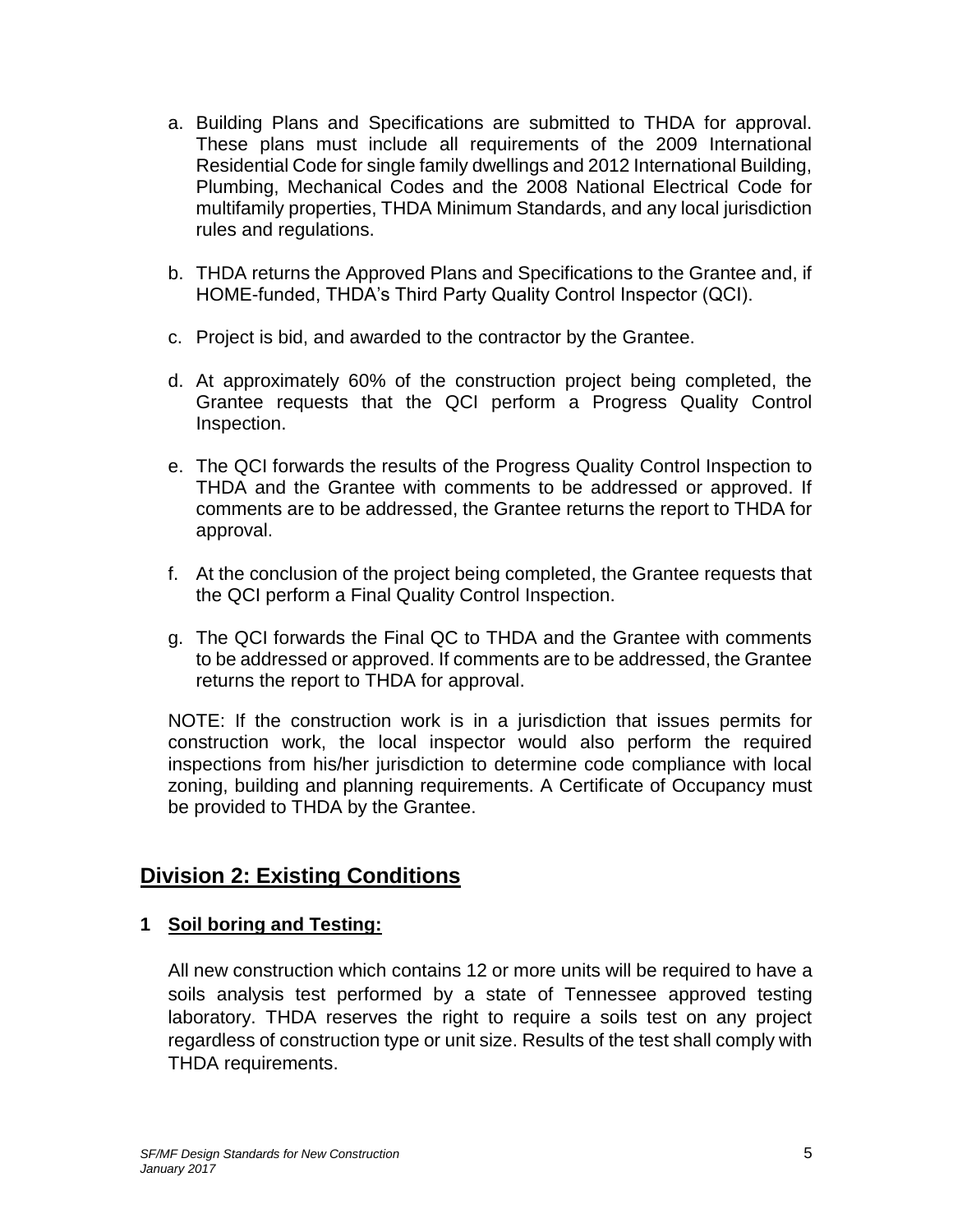### **2 Hazardous Materials:**

When federal funds obtained through THDA are utilized, all project sites shall be certified free of hazardous materials such as but not limited to: Lead, Asbestos, Radioactive Waste, Biological Hazards, PCBs, Mercury, Toxic Molds, Radon, or any other health threat to the prospective residents.

# **Division 3: Concrete**

### **1 Exterior Concrete:**

Shall conform to the latest revised Standard Specification for Portland cement, ASTM C595. All concrete shall have a minimum 28-day compressive strength of 3000 psi and be entrained with 5 percent air with a minimum cement content of 520 lbs. per cubic yard (5.5 sacks). Expansion-joint material shall be  $\frac{1}{2}$ " thick asphalt-impregnated pre-molded fiber, ASTM D1752. Follow American Concrete Institute (ACI) 318. Minimum 4" thick for driveways, parking areas, sidewalks, porches and stoops. Driveways to have fiberglass mesh or 6x6 WWF or 6" thick.

### **2 Concrete Finishes:**

Smooth formwork, no patterns, shall be used for all poured in place walls exceeding 3 feet or more exposure.

### **3 Concrete Testing:**

All new construction containing twelve (12) or more units will be required to have concrete strength tests performed by a state of Tennessee approved testing laboratory. Results of the test shall comply with the THDA requirements.

# **Division 4: Masonry**

### **1 Brick:**

Siding material of all attached newly constructed units shall consist of a minimum of fifty percent (50%) brick, stone, or other THDA approved materials. The bricked area calculation of fifty percent shall not include window and door areas nor brick below finished grade.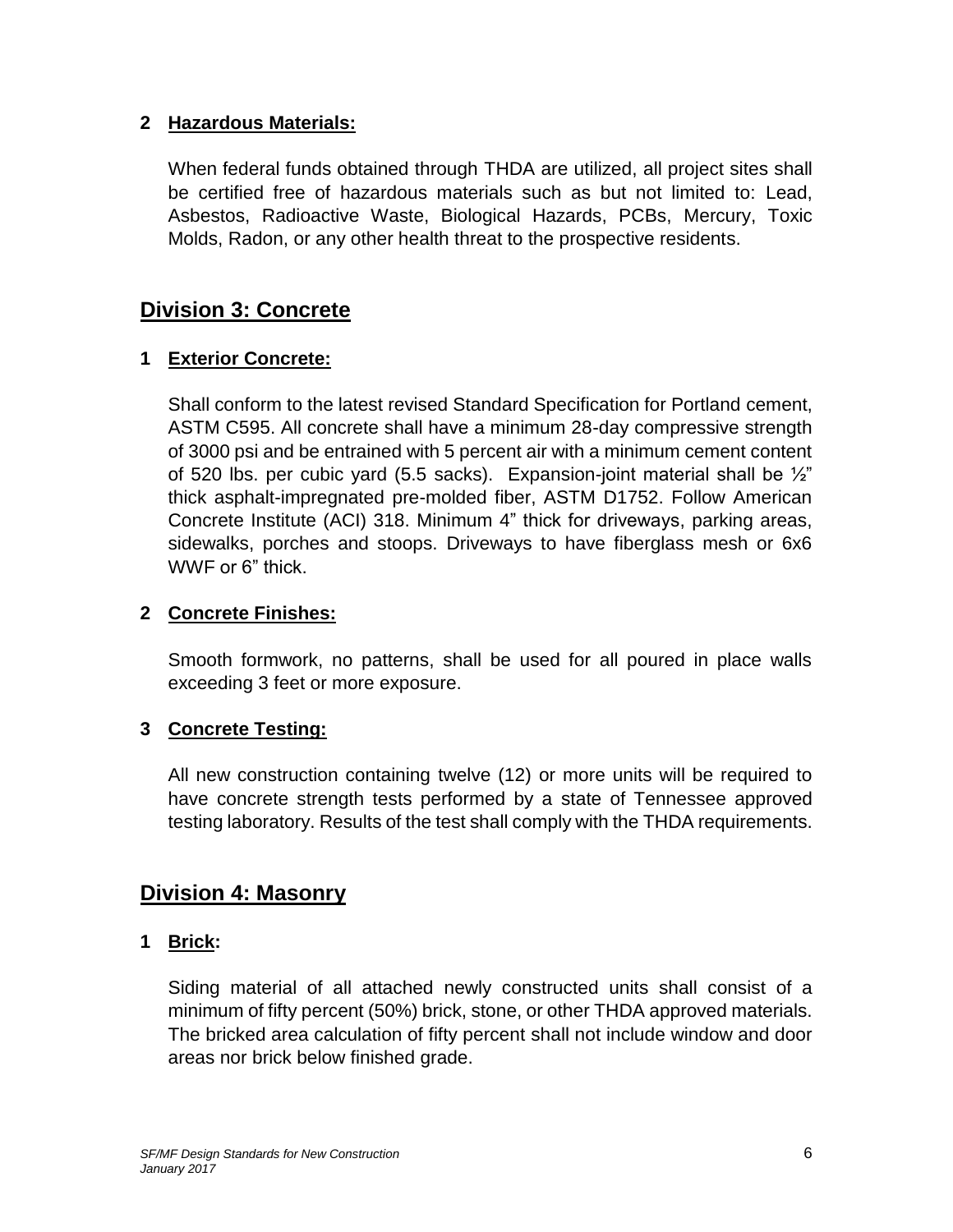### **2 Face Brick:**

Shall be ASTM C 216, Type FBS, Grade SW, or equivalent, modular size.

### **3 Concrete Masonry Units (CMU):**

Stucco or split face shall be used for all CMU walls exceeding 3 feet or more exposure.

# **Division 5: Metals**

### **1 Metal Ties:**

For newly constructed units, metal tie-down or "hurricane" straps shall be used at each bearing location of each floor, roof truss, rafter and ceiling joist. Correct nails and nailing pattern as required by the manufacturers' installation requirements of the strap shall be used.

### **2 Steel Lintels**:

Steel lintels, when specified for openings in masonry walls, shall be galvanized, primed and painted.

# **Division 6: Wood, Plastics, and Composites**

#### **1 Stair Riser and Tread Construction:**

All newly constructed steps shall conform to the state of Tennessee currently adopted IRC requirements, having a riser not greater than 7 3/4" and a tread of 11".

### **2 Wood Exposed to Weathering Elements:**

All exterior wood shall have a minimum preservative retention rate of 25 percent for above ground applications and a minimum preservative retention rate of 40 percent for all wood in contact with the ground.

### **3 Wood Decking:**

Exterior wood decking shall consist of composite, natural durable wood or pressure treated wood material.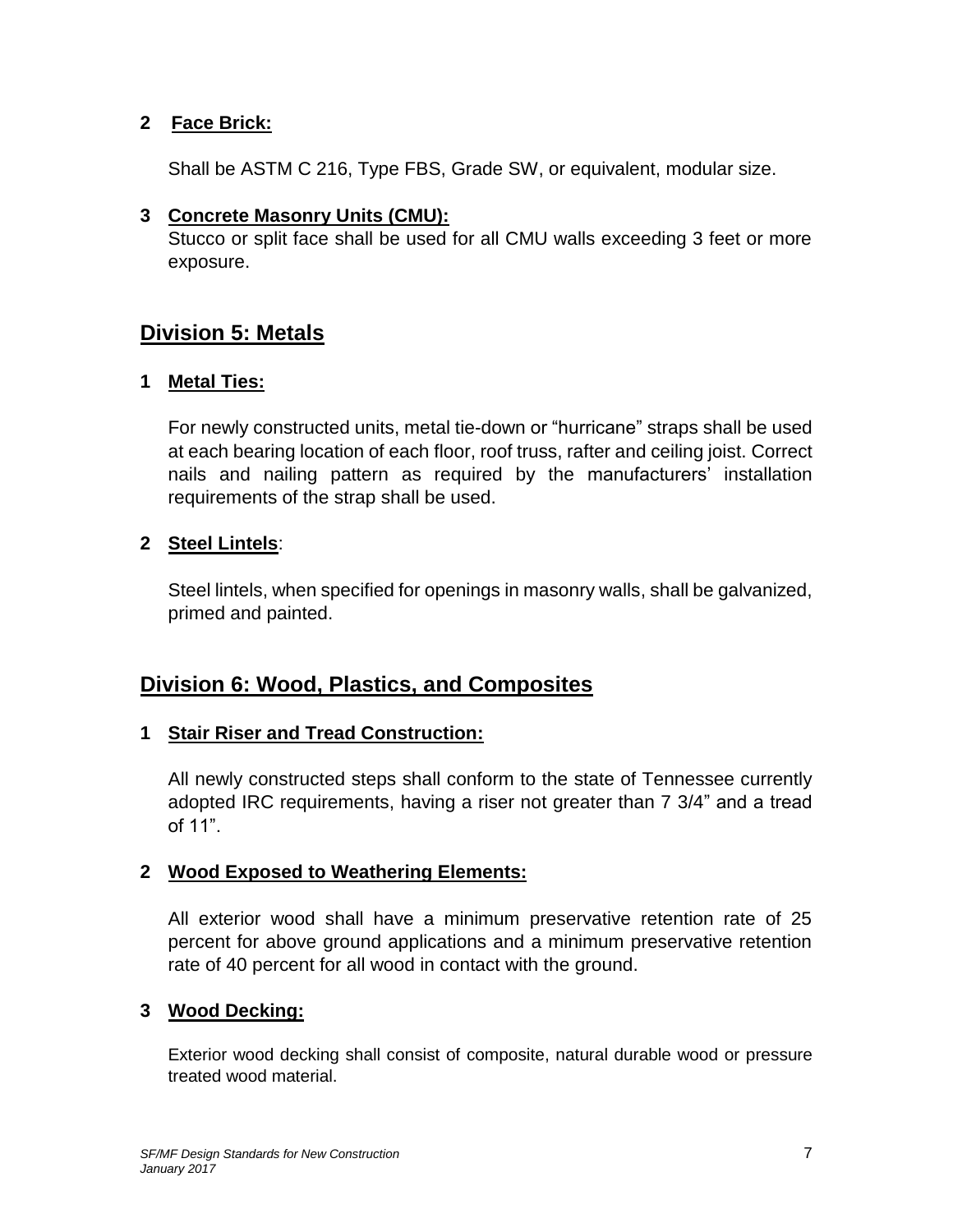### **4 Wood Stairs and Handrails:**

Exterior wood stairs shall be constructed with properly treated dimensional lumber. Handrails shall be constructed of composite, natural durable wood or pressure treated wood material. Handrails shall meet the graspability and size standards in the International Residential Code.

### **Division 7: Thermal and Moisture Protection**

### **1 Fascia:**

- **a. Metal:** 0.019" minimum thickness aluminum, factory finish (coil stock).
- **b. Exposed Wood:** redwood, cedar, or pressure treated.
- **c. Composite:** Cement fiber board or other durable material as approved by THDA.

### **2 Roof:**

Shingles shall be 235 lb. seal tab type over 30 lb. felt with metal drip edge, with minimum 25-year product warranty.

### **3 Roof Construction:**

Minimum roof slope on all newly constructed roofs except porch roofs shall be 4" vertical to 12" horizontal.

#### **4 Gutters and Downspouts:**

All structures shall have gutters and downspouts and be appropriately designed with a minimum 5" gutter and a 2"x 3" downspout. All downspouts shall empty onto splash blocks or be piped to an appropriate location.

### **5 Siding:**

- **a. Composite:** Fiber cement siding, primed, with two-coat minimum painted finish or factory finish.
- **b. Metal:** 26 gauge minimum thickness aluminum or galvanized steel with factory finish.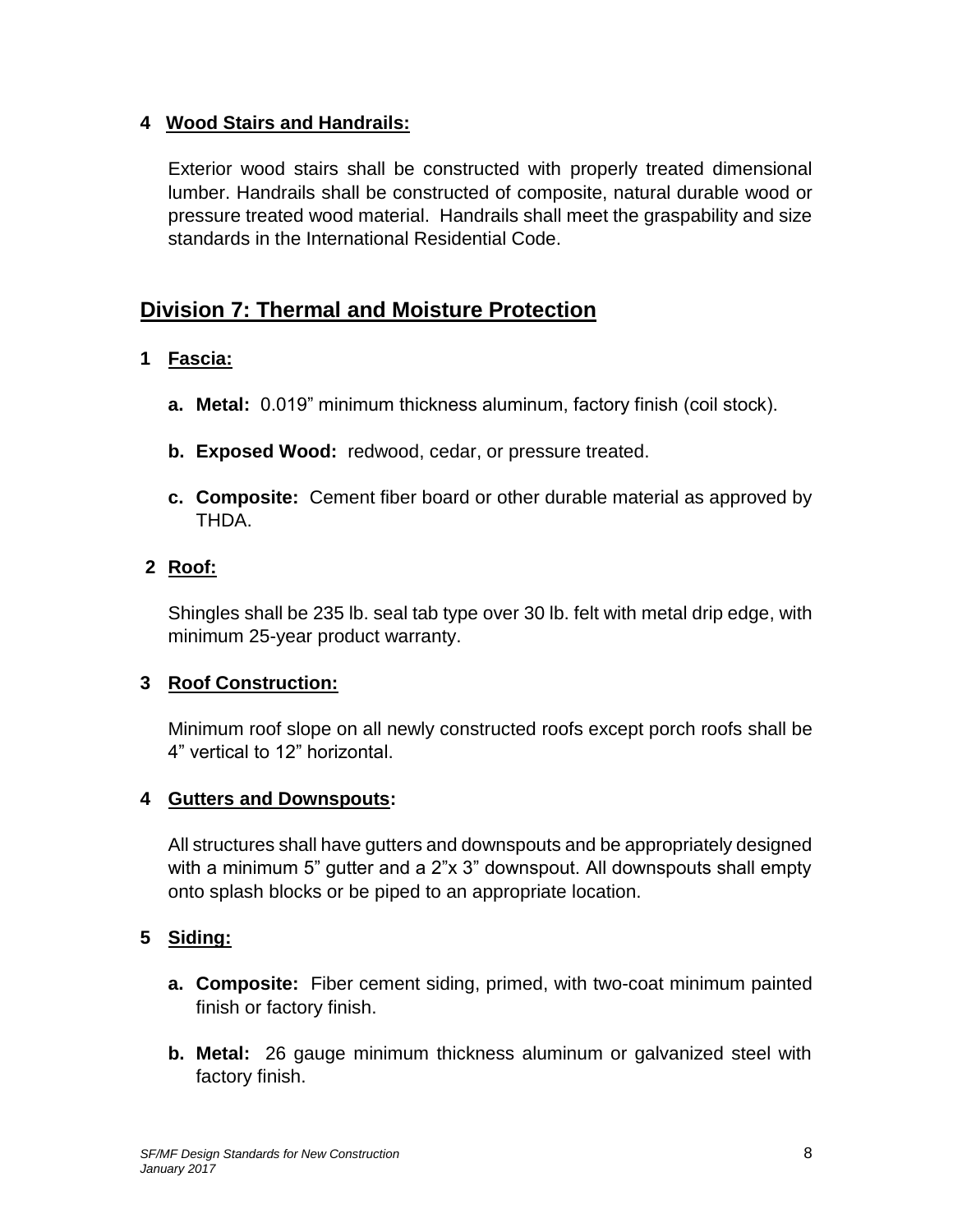- **c. Vinyl:** 0.42" minimum thickness, UV protected.
- **d. Wood:** Cedar or redwood stained or primed once with 2-coat minimum finish sealer.

### **6 Insulation:**

All crawl spaces shall contain cavity floor insulation equal to or greater than R-19. Combined wall insulation value shall be equal to or greater than R-13. Combined attic insulation value shall be equal to or greater than R-38. As per NAIMA standards or ICC Energy Conservation Code as currently adopted by the State of Tennessee.

### **Division 8: Openings**

### **1 Exterior Doors:**

Exterior Doors shall be 1  $\frac{3}{4}$ " thick 6 panel, or with limited panes of glass, steel material, insulated and be appropriately finished as recommended by the manufacturer. All opaque exterior doors shall have a U-factor equal to or less than 0.40.

#### **a. Exterior hardware:**

All exterior doors, except sliding glass doors, shall have a lever key-lock latch and security accessories (eyelet peep hole, if the door is solid, and a deadbolt lock).

#### **2 Interior Doors:**

Interior Doors shall be solid Wood, Composite or hollow core panel doors. Interior doors shall be a minimum of 1  $\frac{3}{8}$ " thick.

#### **a. Interior Hardware:**

All doors, except bi-fold and bypass type doors, shall be equipped with passage lever-handle hardware. All bedrooms and bathrooms shall be equipped with privacy locks.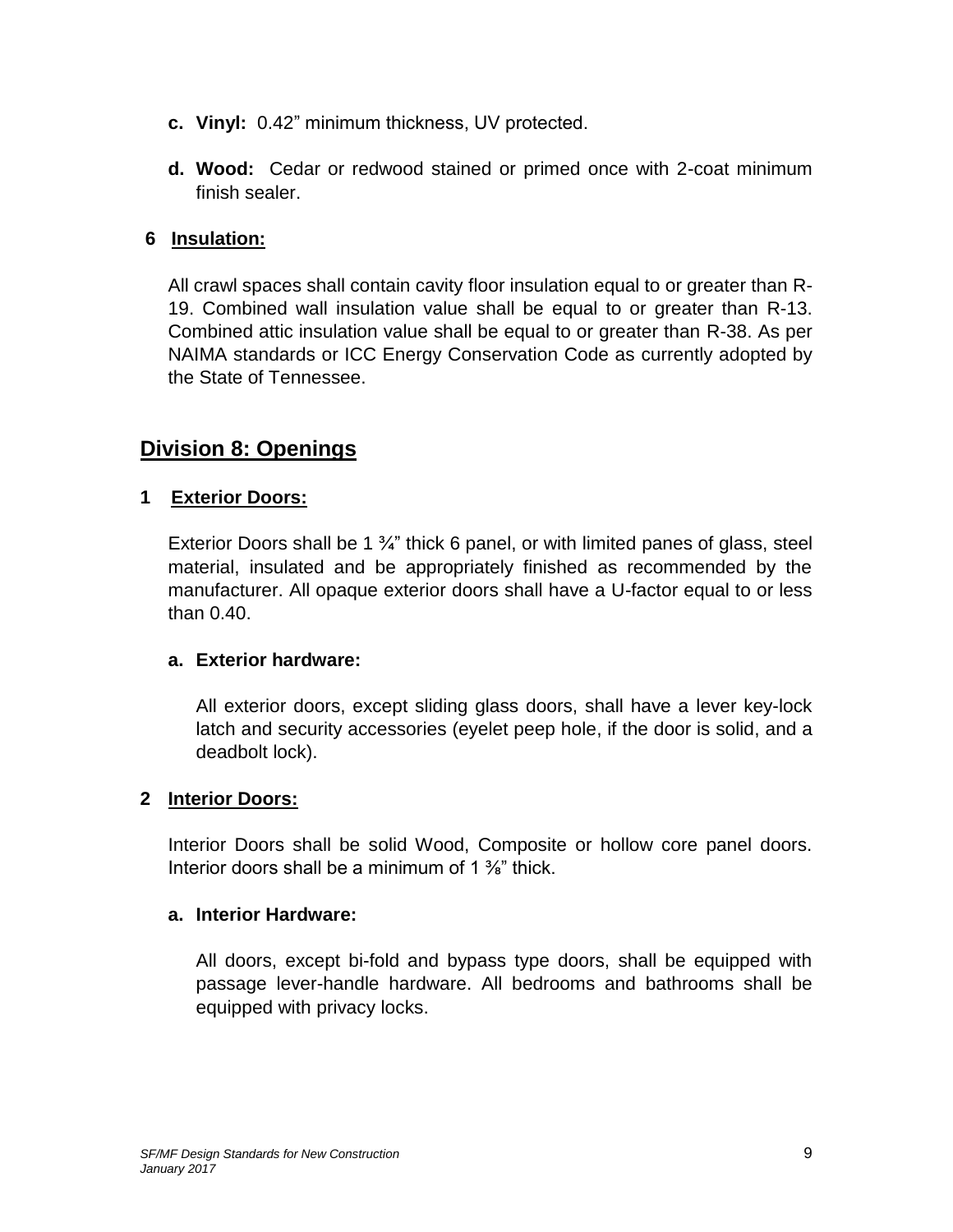### **3 Windows:**

- **a.** All window frames must be solid vinyl. Double hung or Single hung type with a removable bug screen for lower section.
- **b.** All glazing shall be double-paned with low E with Argon.
- **c.** The vapor seal on the glazing must have a minimum ten-year warranty.
- **d.** All windows shall have a minimum one-year warranty on the operation of the window.
- **e.** All windows shall have a National Fenestration Rating meeting minimum energy code requirements for the proper Zone as shown in the currently adopted State of Tennessee International Energy Conservation Code.

# **Division 9: Finishes**

### **1 Exterior Ceiling:**

Solid backing to be used when using vinyl or aluminum material for porch ceilings, provide a rigid, solid backing such as ½" OSB or plywood.

### **2 Exterior Finishes:**

- **a. Wood:** All exterior exposed wood shall have a minimum preservative retention rate of 25 percent for above ground applications and a minimum preservative retention rate of 40 percent for all wood in contact with the ground. All structural posts below grade shall have the factory treated end of the post below grade. Use of CCA Treated lumber shall be prohibited.
- **b. Posts and Columns:** All posts columns and guardrails at deck level and above shall be factory made and finished, or meet the wood finishes in Section "a".
- **c. Handrails:** Rails shall be smooth, splinter-free, painted or factory finished, withstanding weather, and resisting checking and splintering. All handrails shall meet the graspability standards as required by the International Residential Code as currently adopted by the State of Tennessee.
- **d. Fiber Cement Siding:** Shall be factory finished or be painted with at least two coats of exterior grade paint.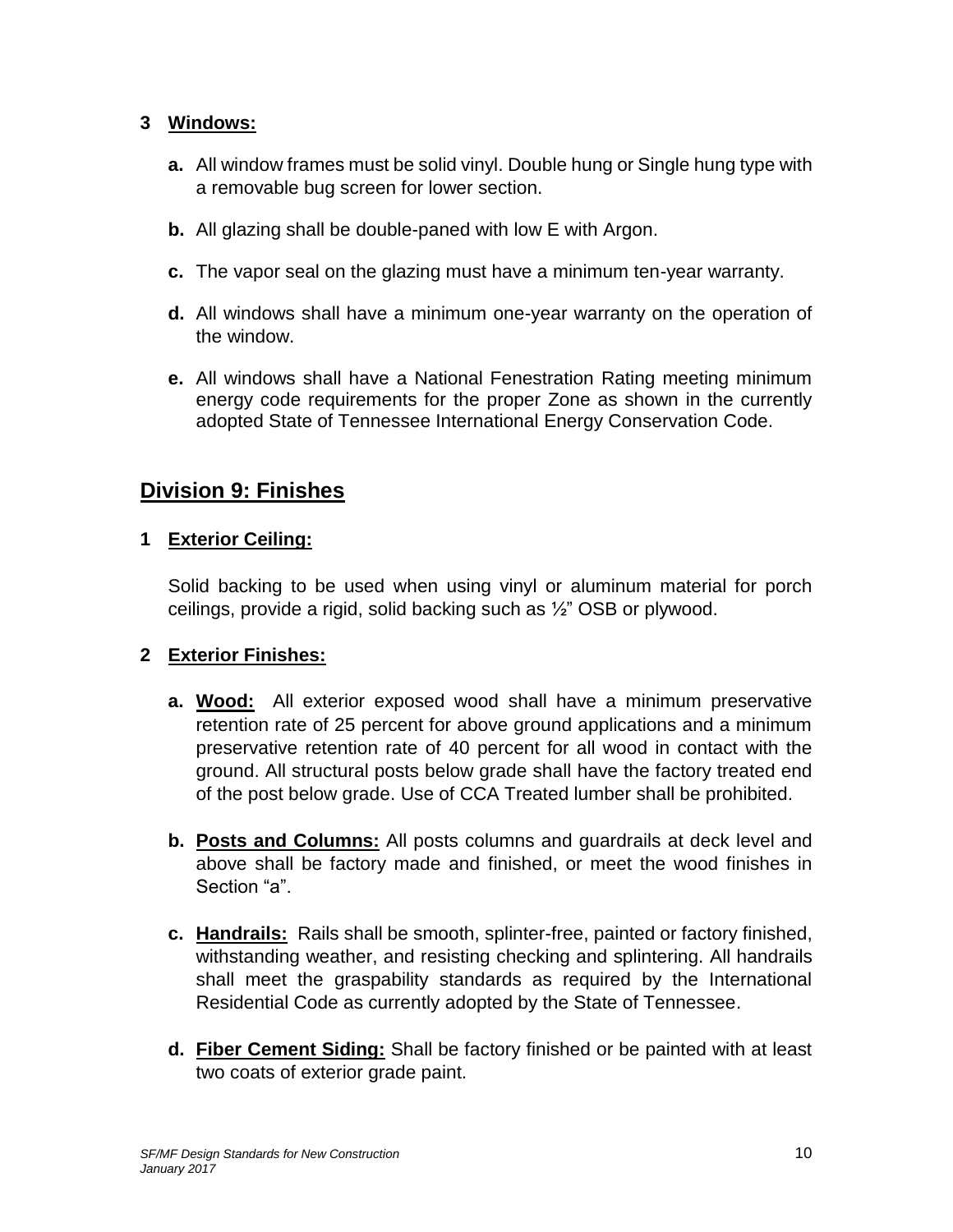### **3 Finished Floor Treatments:**

- **a. Carpet Padding:** 7/16" thick, 6-lb. minimum re-bond polyurethane.
- **b. Sheet Carpet:** 25 oz. minimum, 100 percent nylon. Other options include Berber type with blended fiber.
- **c. Sheet Vinyl:** Shall be Armstrong or equivalent minimum 10 mil wear layer. Provide product adhesive and underlayment as recommended by the manufacturer. All surfaces shall be clean, dry, and appropriate temperature during installation. Vinyl sheet flooring shall conform to the requirements of ASTM F 1303, Type I.
- **d. Vinyl Composition Tile (VCT):** Shall be Armstrong or other approved equal, 1/8" x 12" x 12". Provide product adhesive and underlayment as recommended by the manufacturer. All surfaces shall be clean, dry, and appropriate temperature during installation. Follow manufacture's recommendation for pattern layout.
- **e. Wood Flooring:** Flooring shall be tongue and groove hardwood; factory finished, or have a minimum of three coats of site-applied, UV-protective polyurethane.
- **f. Laminate Wood Flooring:** Composite panel(s) comprised of four main components: a high pressure decorative laminate surface, an Aqua Resist high density fiberboard (HDF) core, a high pressure balancing backer, and an attached high density polyethylene underlayment.

Typical size: 7.6" x 47.55" x .385". Aluminum locking system for glue-free installation. Wax-impregnated edges. The floor shall be resistant to stains and reagents. The floor shall have a horizontal joint strength of not less than 1,000 lbs./lineal ft. and Ball Impact Resistance (ANSI/NEMA LD3-2000, 3.8).

### **4 Other Flooring Products: Ceramic tile and laminates**

At the interior side of the main entry door within each dwelling unit, there shall be an uncarpeted, finished floor area. This area shall be no less than sixteen (16) square feet.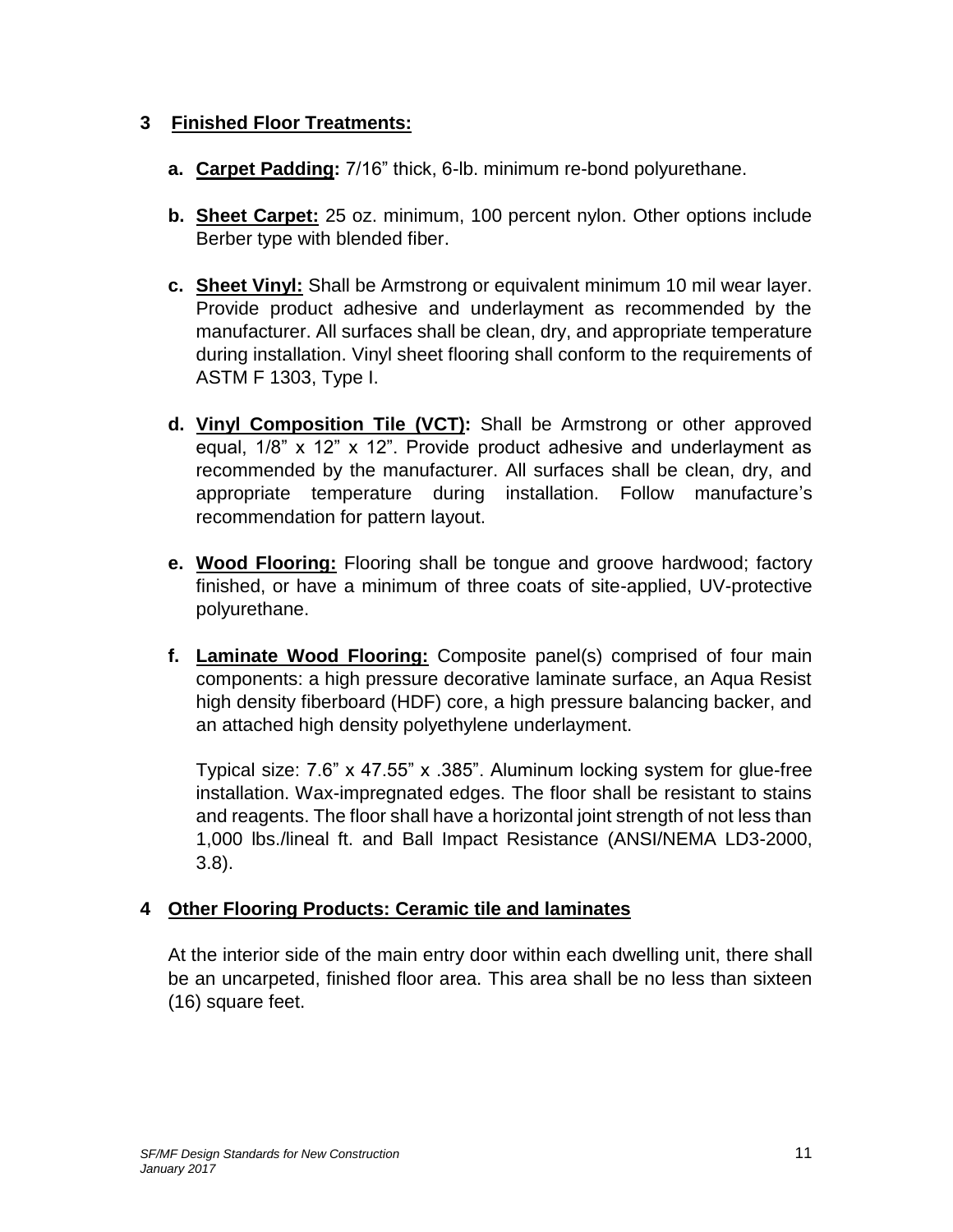### **5 Interior Doors:**

- **a. Paint:** Primed once, with two-coat semi-gloss finish on all sides and faces. No VOC.
- **b. Stain:** Stain or oil on all sides and faces, with three-coat varnish, polyurethane finish. Low VOC.
- **c. Factory Finished:** Factory finish doors are acceptable with factory warranty.

### **6 Water-Resistant Drywall:**

Water-resistant gypsum board (commonly called "green board") or equivalent must be used on all walls in the bathroom and within six feet of wall surfaces where the drywall can be splashed such as kitchen sink, next to water heater and/or washer. Water-resistant/ mold resistant gypsum board or equivalent shall be provided behind any tub/shower unit located on an exterior wall. Water-resistant gypsum, when used on ceilings must be rated for the span. Prefer non-paper faced drywall or a product that meets ASTM D3273 for mold resistance above and immediately around tubs, showers.

### **7 Interior Wall Finishes:**

Primed once and two finish coats of flat, eggshell or satin. Use semi-gloss, or satin finish for bathrooms, laundry, and kitchens. No VOC.

# **Division 10: Specialties**

#### **1 Storage areas:**

Exterior storage areas are required on all newly constructed units except SROs and efficiency units. The storage area shall be a minimum of twenty-five (25) square feet. Structures must satisfy applicable building code requirements. Prefabricated plastic structures are prohibited. All storage areas shall match exterior building veneer, trim and possess identical shingles.

#### **2 Roof Offsets:**

Projects of four (4) or more attached units shall be designed in such a way as to vary the roof line with offsets, gable porch roofs, etc.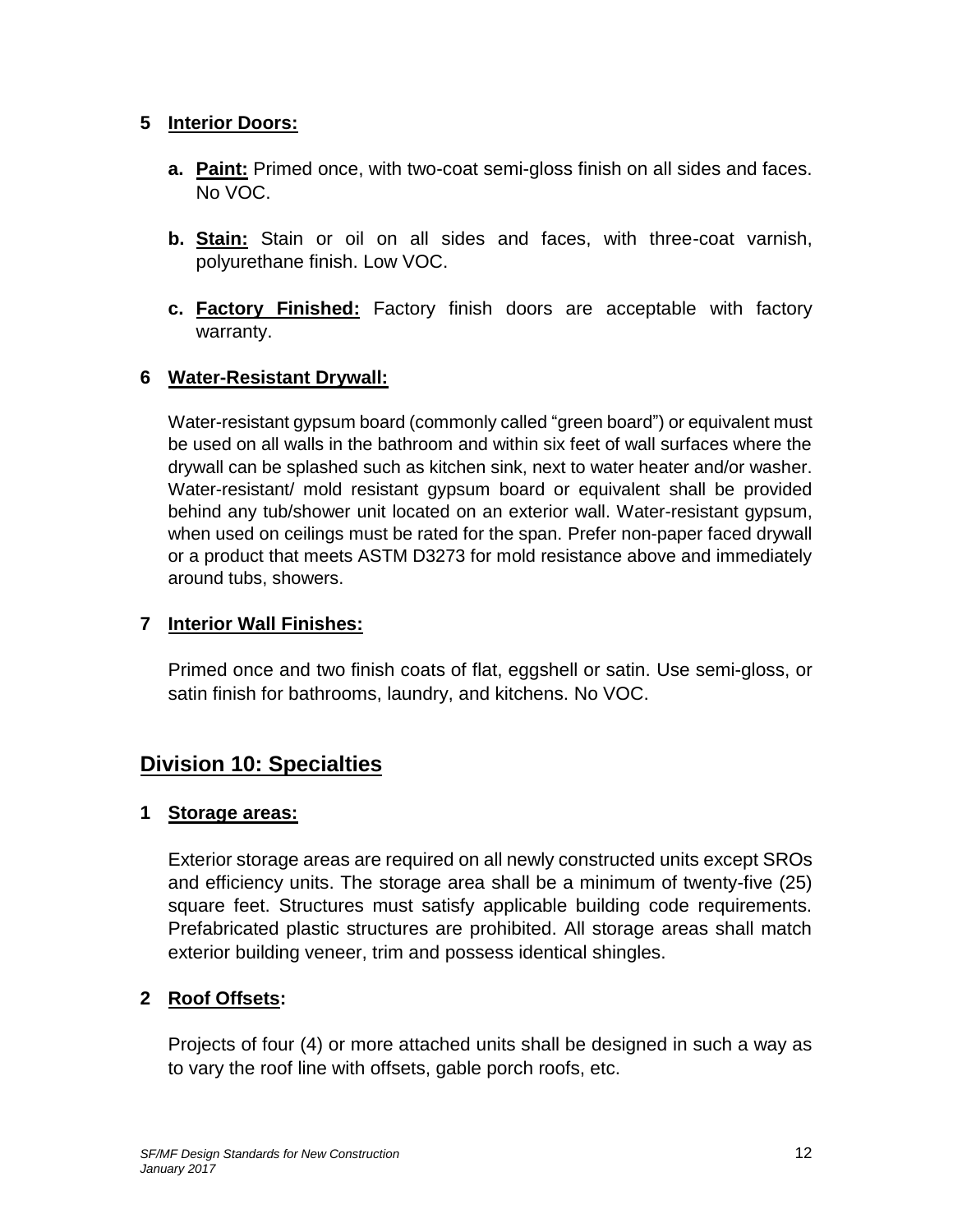### **3 Entries:**

The main common entry to each group of newly constructed dwellings or each main exterior entry to individual dwellings shall have a concrete, treated wood, or other hard surface exterior stoop, porch or deck, a minimum of 5' x 5'. All main entries shall have a roof or awning over the entry area. The roof shall cover at least a 5' x 5' area.

### **4 Closet Storage/Accessories:**

Closets shall include a 12" deep vinyl wrapped wire shelf in coat, laundry and bedroom closets. Minimum of (4) 24" deep vinyl wrapped wire shelves for kitchen pantries.

### **5 Mailboxes:**

All units shall have a United States Postal Service (USPS) approved mailbox either at each individual unit, common area, or a designated location per USPS post master.

### **6 Bath Accessories:**

All bathrooms shall have:

- **a.** Medicine cabinet with mirror 16" wide by 20" tall (minimum)
- **b.** Wall hung toilet paper dispenser
- **c.** 24" (minimum) towel bar
- **d.** Shower rod
- **e.** Mirror above lavatory backsplash. Other combinations of mirror and storage may be acceptable at the approval of THDA.

# **Division 11: Equipment**

### **1 Refrigerator:**

A refrigerator shall be minimum 18 cubic foot frost free provided in all dwelling units to match manufacturer and model line with the dishwasher and range on all projects including new construction and rehabilitation projects where identified in the PCNA (physical/capital needs assessment). All refrigerators must be Energy Star qualified. The Energy Star mark must be clearly marked on the front/top of the product, clearly displayed in product literature and listed on the manufacturer's Internet site.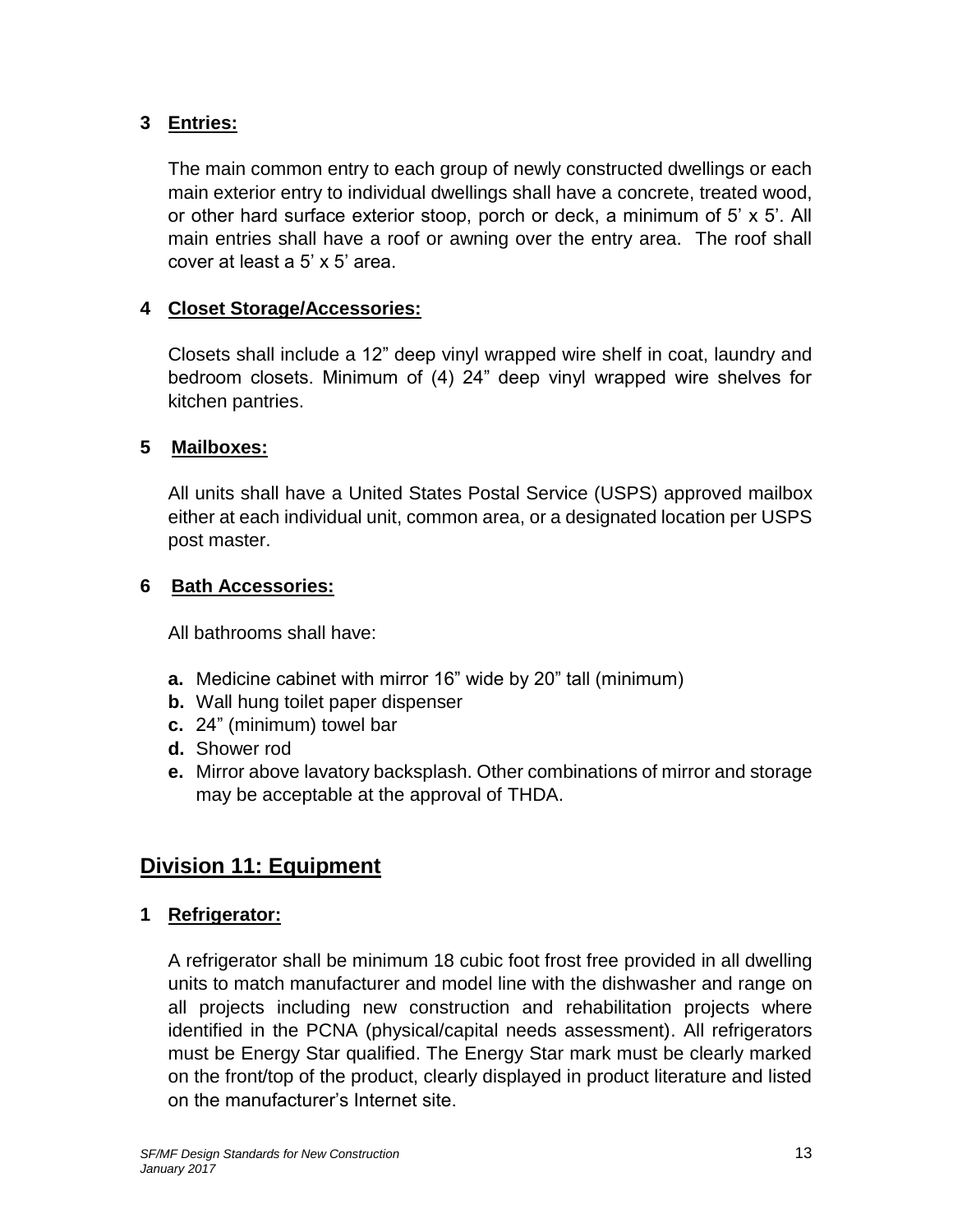### **2 Dishwasher:**

A dishwasher shall be 24" under counter mount unit to match manufacturer and model line with the refrigerator and range including new construction and rehabilitation projects where identified in the PCNA (physical/capital needs assessment). Standard dishwashers shall use less than 4.25 gallons per cycle and 295 kWh per year. All dishwashers must be Energy Star qualified. The Energy Star mark must be clearly marked on the front/top of the product, clearly displayed in product literature and listed on the manufacturer's Internet site.

### **3 Range:**

An electric range shall be minimum 30" 4 burner with self-cleaning oven provided in all dwelling units to match manufacturer and model line with the refrigerator and dishwasher on all projects including new construction and rehabilitation projects where identified in the PCNA (physical/capital needs assessment).

### **4 Laundry:**

All newly constructed units, except SROs and efficiencies, shall be equipped with washer dryer hookups. All clothes washers supplied in individual units shall have an MEF equal to or greater than 2.0 and a WF equal to or less than 6.0. (NOTE: clothes washers and dryers are not eligible costs in THDA's HOME program).

All laundry facilities located inside any habitable space shall be equipped with a properly installed washer overflow pan indirectly discharging to an overflow waste receptor, floor drain, or to the exterior of the building. Water supply shut off valve to be single throw cutoff.

### **5 Trash Collection:**

Provisions for dumpsters or trash cans are required. Screening of trash cans and/or dumpsters shall be provided for multi-family units.

### **6 Playgrounds**:

Playgrounds shall be comprised of construction grade equipment approved by THDA prior to installation. The area immediately in and around the playground shall be mulched with 6" of appropriate material such as cypress mulch, pine bark or rubber mulch.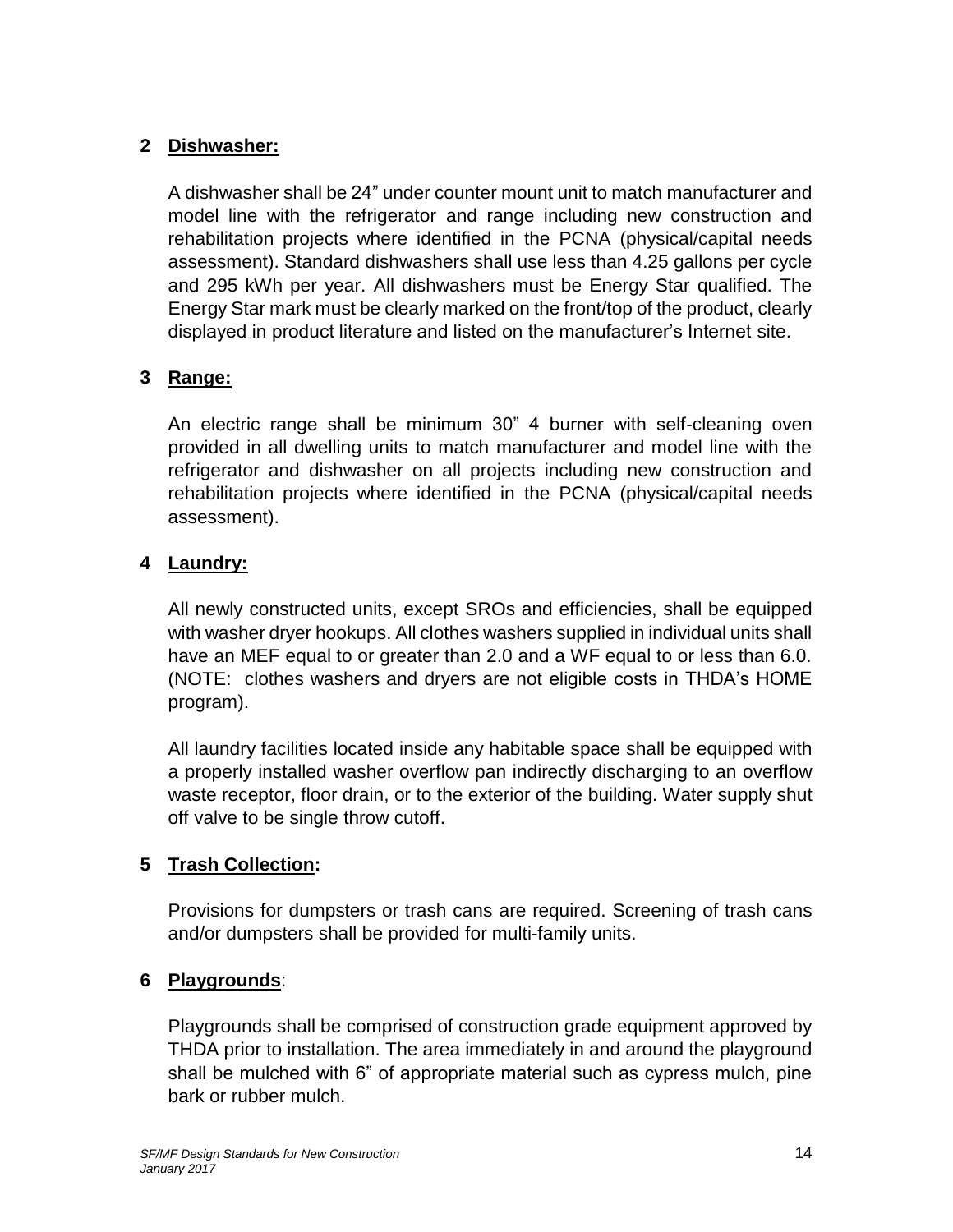# **Division 12: Furnishings**

### **1 Casework:**

Cabinet fronts shall be made of solid wood (not particleboard); doors, draws and fronts shall be factory finished. Cabinet ends shall be finished with appropriate veneer. All cabinets shall be Kitchen Cabinet Manufacturers Association (KCMA) approved.

### **2 Countertops:**

Tops shall be post form plastic laminate, bullnose front edge, rolled backsplash, finished exposed ends and sealed at the cut out for sink and the backsplash at the wall. Other appropriate materials may be used such as solid surface, and cultured marble for bathroom vanities. Any other types of countertops must be approved by THDA.

### **Division 13: Special Construction**

### **1 Office/ Laundry/ Maintenance Building:**

Unless individual units are supplied with laundry facilities, all new projects consisting of four (4) or more units shall provide common laundry facilities including a minimum of one (1) washer and one (1) dryer per every twelve units up to a maximum total of four (4) washers and four (4) dryers. All clothes washers in common areas shall have a Modified Energy Factor (MEF) equal to or greater than 2.2 and a Water Factor (WF) equal to or less than 4.5.

# **Division 14 - 20: Reserved for Future Use**

# **Division 21: Fire Suppression**

#### **1 Fire Suppression and Alarms:**

All new construction must comply with the International Residential, Building and Fire Codes as currently adopted by the State of Tennessee.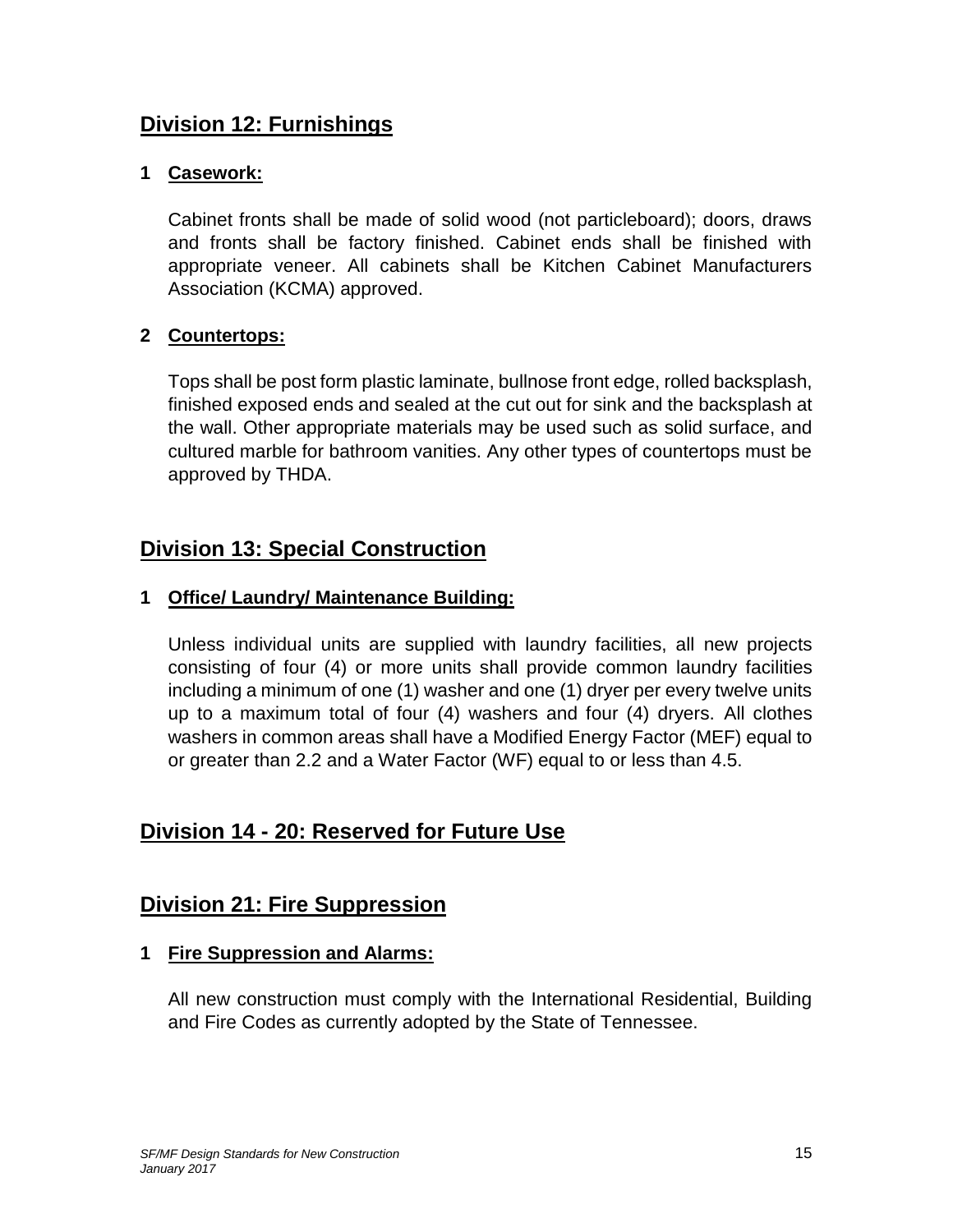### **Division 22: Plumbing**

All plumbing, including piping, fixtures and appurtenances must meet or exceed the standards of the International Residential or Plumbing Code.

### **1 Bath Tub:**

Tubs shall be 30" deep white porcelain finish steel, or cultured marble.

### **2 Shower:**

Showers shall be 36" x 36" minimum with 4" curb; made of fiberglass, acrylic, or cultured marble. Shower head flow not to exceed 2.5 gpm.

### **3 Tub/ Shower Surround:**

Tub/shower surrounds shall be 3 piece integral panels of plastic, fiberglass, or cultured marble minimum 72" above flood rim.

### **4 Lavatories:**

Sinks shall be 15" minimum diameter; made of white porcelain finish steel or cultured marble.

### **5 Faucets:**

Polished chrome finish two handle with pop-up stopper. Lever handle type shall be used when ADA requirements apply. Faucets containing plastic material for exterior housing are prohibited. Flow not to exceed 1.5 gpm.

### **6 Water Closets:**

Water closets shall be white porcelain elongated bowls with acrylic seat maximum 1.6 GPF.

### **7 Kitchen Sink:**

Sinks shall be a minimum eight inches (8") deep, 33 x 20 stainless steel double bowl. For ADA compliance when applicable, roll under sink depth shall be shallower as required in mobility impaired dwelling units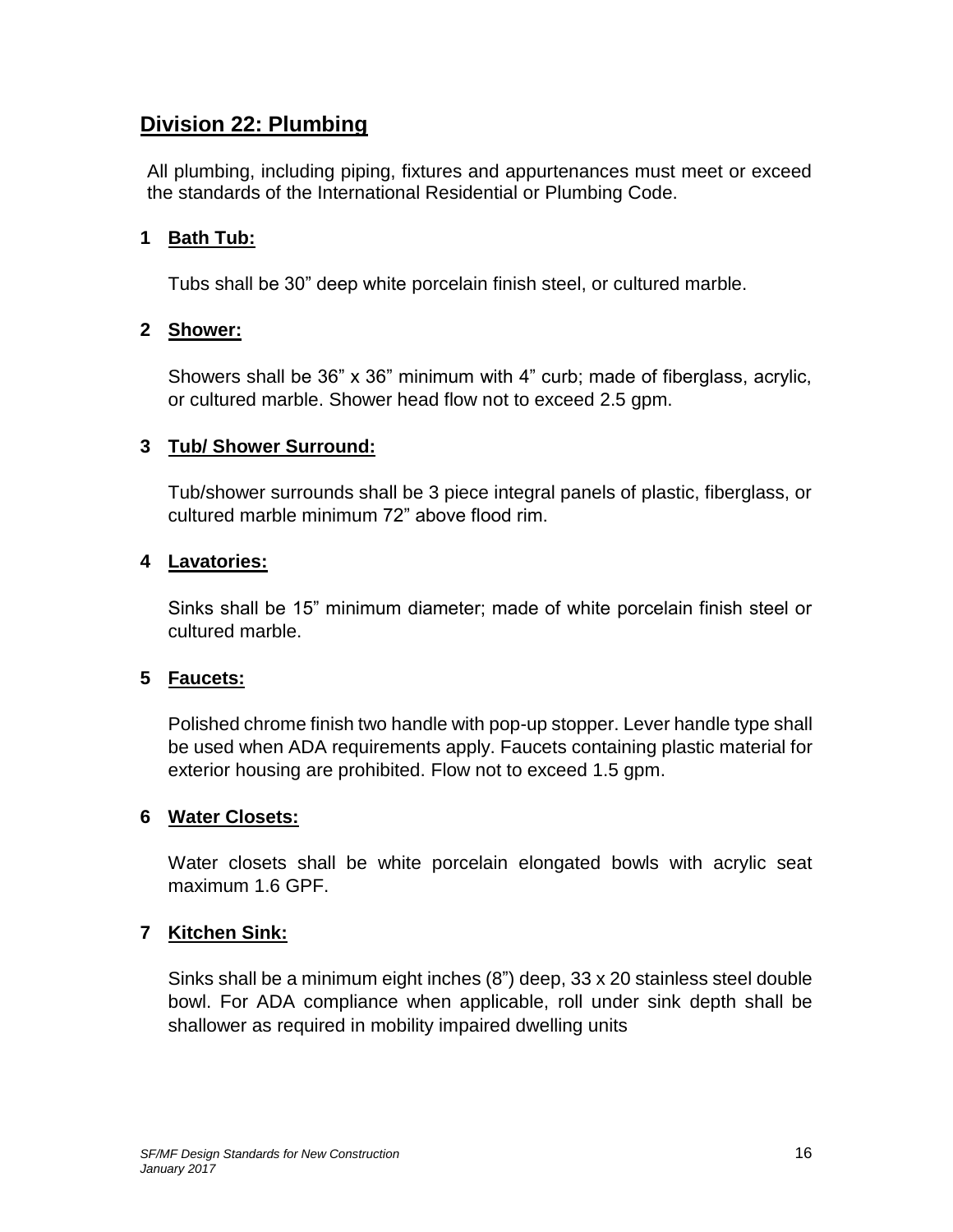### **8 Plumbing Accessories:**

Water heaters located in any interior space shall have a metal 2" deep overflow pan with discharge pipe indirectly plumbed into DWV receptor, floor drain or to the exterior. Discharge pipe end shall have a bug screen.

### **9 Piping:**

Potable water lines shall be copper or PEX material. Installation in exterior walls must be centered within the insulation. Hose bibs must be of the freeze proof kind. All piping located in attic or crawl space shall be insulated. All hot water lines shall be insulated equal to or greater than R-4 pipe wrap.

#### **10 Water Heater:**

Water Heater shall be minimum 40 gallon electric with a minimum Energy Factor (EF) equal to or greater than .92. Gas fired water heaters shall an EF equal to or greater than .59. Instantaneous gas water heaters shall have an EF equal to or greater than .94 (96%AFUE). Prefer direct vent on gas water heaters or sealed combustion.

### **11 Radon Reduction:**

Radon venting is required as a "Passive System" unless otherwise specified by local codes or regulations. Refer to 2006 IRC Appendix F.

# **Division 23: Heating Ventilating and Air Conditioning**

All mechanical systems, shall be regulated, including the design, installation, maintenance, and alteration of mechanical systems that are permanently installed and used to control environmental conditions within buildings to meet or exceed the standards of the International Residential or Mechanical Code.

### **1 Heating Ventilating and Air Conditioning Equipment:**

All units shall have a central HVAC system comprised of a split system heat pump with emergency heat strips for heating and cooling using high-efficiency equipment. Units with gas shall be a split system air conditioner and furnace. Heat pump/ AC systems shall have a minimum SEER (Seasonal Energy Efficiency Rating) rating of 14.5 with a minimum HSPF (Heating Seasonal Performance Factor) rating of 8.5. Fuel oil, gas fired furnaces and boilers shall have an Annual Fuel Utilization Efficiency (AFUE) equal to or greater than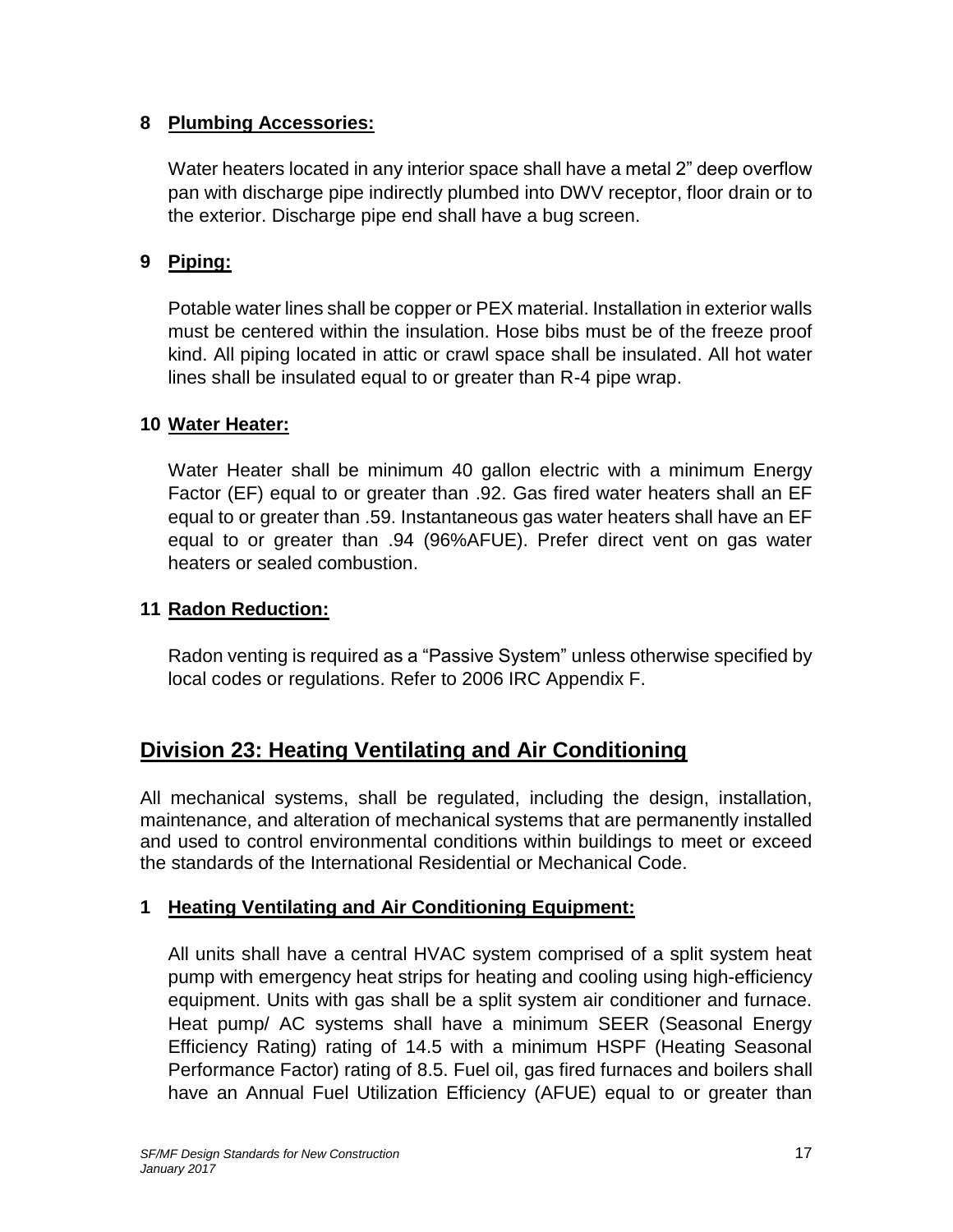ninety-two percent (92%). Electric-resistance-only heat systems are prohibited. Alternative HVAC systems may be approved by THDA. Prefer direct vent on gas furnace or sealed combustion.

### **2 Ducting:**

Duct system can be a mix of; hard duct main trunk lines (sheet metal) from the air handlers with flex duct branching out to the individual vents. All duct must be insulated with a minimum R-5, unconditioned space R-8 and installed per SMACNA standards. All joints and connections shall be sealed tight compliant with UL 181 and pass pressure testing. Exhaust vent piping shall be insulated. All ducts shall be installed per manufactures requirements and free of restrictions. Vent louvers shall be white adjustable type. Dryer vent shall be through wall weather type with damper. All supply ducts shall have individual dampers enabling supply air adjustments at each register grill and repositioning damper. All HVAC systems shall be Tested and Balanced within 20% of the ACCA Manual J, S and D calculations.

### **3 Thermostat:**

All individual HVAC systems shall be controlled by a digital thermostat.

### **4 Range Hoods:**

All units shall be equipped with a minimum 200 CFM range hood. All range hoods shall be Energy Star qualified. The Energy Star mark must be clearly marked on the front/top of the product, clearly displayed in product literature and listed on the manufacturer's Internet site.

Recirculation hoods shall be equipped with an activated charcoal filter. Gas appliances must be ducted to the exterior. Minimum 200cfm labeled.

### **5 Fans:**

Ceiling fans shall be minimum 42" 4 paddle with light kit located in all bedrooms and a 52" 5 paddle with light kit in the living room. Fans shall be Energy Star qualified. The Energy Star mark must be clearly marked on the front/top of the product, clearly displayed in product literature and listed on the manufacturer's Internet site. Minimum 120 cfm/watt at medium speed setting. Fans are required to accept CFL or LED bulbs.

# **Division 24 - 25: Reserved for Future Use**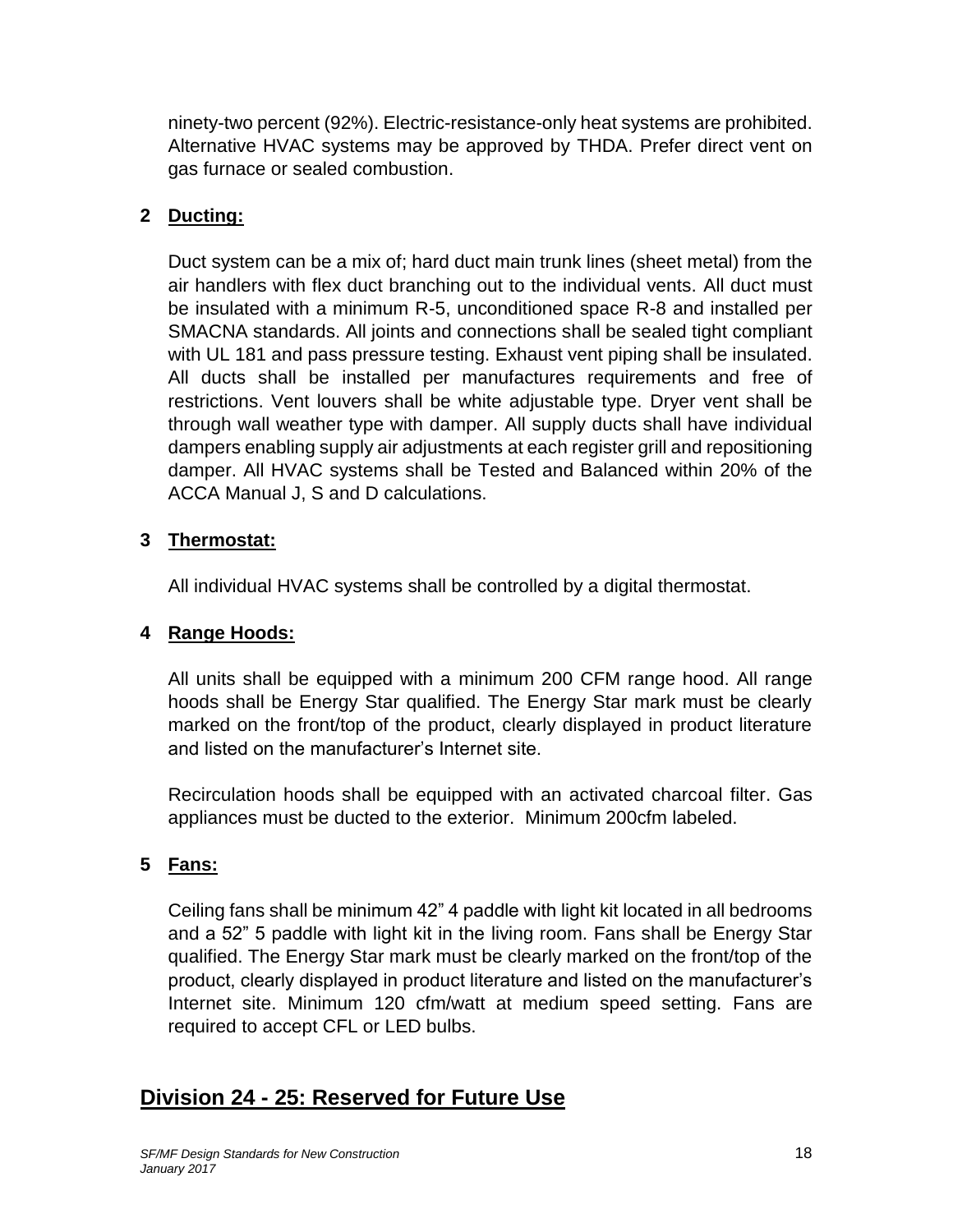### **Division 26: Luminaries / Electrical**

All electrical work must conform to the currently adopted National Electrical Code (NFPA 70), as adopted by the State of Tennessee. All electrical work will require the obtaining of electrical permits and receiving a passing final inspection by a Tennessee Licensed Electrical Inspector for that jurisdiction or area.

### **1 Exterior Luminaries:**

Luminaries shall be located at all entrances and common areas. All on-site parking areas shall be lighted. The electrical supply for all-common areas, stairways, walkways and parking areas shall not originate from an individual unit. Each fixture should have dusk/ dawn and motion sensor capabilities with CFL or LED lamp.

### **2 Interior Luminaries:**

Each room, hall, stair, and walk in closet shall have a minimum of one switched overhead light (color to match door hardware) with energy efficient CFL or LED lamp and globe (ceiling fan light kit is acceptable in bedrooms and living room). Kitchens shall include adequate lighting over the counter top, appliances, and sink. Bathrooms shall be equipped with adequate lighting over the vanity sink with CFL or LED lamps and a combination exhaust fan light in the ceiling near the water closet/ tub.

# **Division 27: Communications**

### **1 Telephone and Cable:**

All dwelling units shall be wired in the master bedroom and living room for telephone, internet jacks, and cable for television. Common areas, community rooms and on-site management offices in multifamily developments to have communication lines as required.

# **Division 28: Electronic Safety and Security**

### **1 Fire Alarm & Smoke Detectors:**

Smoke detectors and Fire Alarm Systems shall be provided as required by NFPA 72, and the International Fire Code as adopted by the State of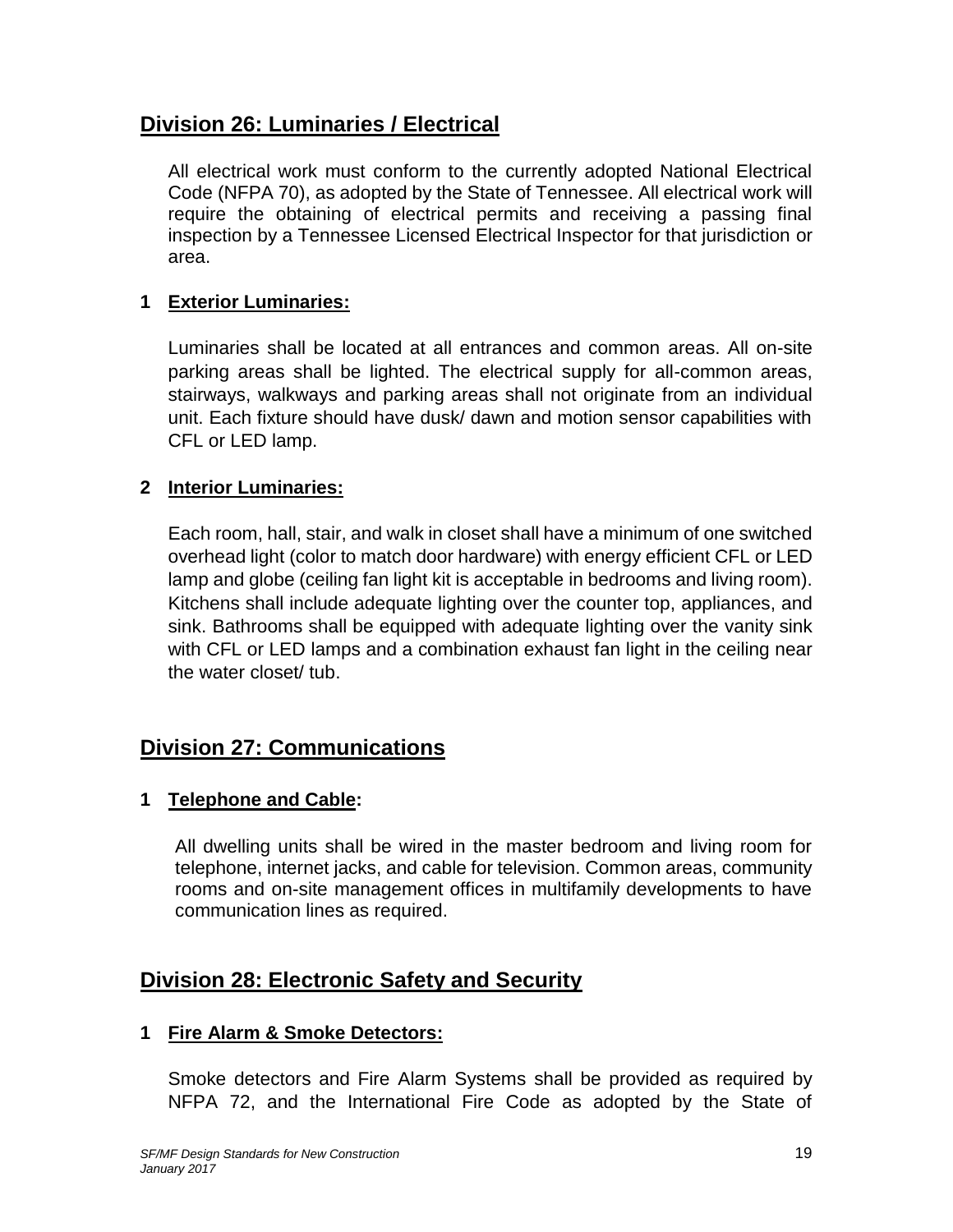Tennessee. Hardwired with battery back-up smoke detectors shall be provided in all bedrooms and hallways. No bedroom door shall be more than eight (8) feet from a hallway smoke detector. Install devices per manufactures installation requirements. Instructions for specific locations and other details shall be strictly observed and tested. All building areas must comply with all State, county, and local codes.

### **2 Carbon Monoxide Detectors:**

UL listed carbon monoxide detectors shall be installed outside each sleeping area in the immediate vicinity of all bedrooms if the dwelling contains fuel burning appliances or has an attached garage.

# **Division 29 – 30: Reserved for Future Use**

# **Division 31: Earthwork**

### **1 Site Layout:**

Property line, setbacks, easements, right-of-way and clearances must be properly identified prior to staking the building footprint on site. If there is a conflict where the building is proposed to be placed on site, then refer to the State, county, local codes, and utility companies for resolution. Other engineered designs may be presented to THDA for consideration.

### **2 Soil Boring Test:**

All new construction that contain 12 or more units shall have a soil-boring test performed by a qualified engineer to complete a geotechnical report. This report must be submitted to THDA. Projects containing less than 12 units may also be required to have a soil boring test performed should the test be determined necessary by THDA.

### **3 Soil Testing:**

All new construction that contains 12 or more units will be required to have soil compaction test performed by a State of Tennessee approved testing laboratory. Projects containing less than 12 units may also be required to have a soil compaction test performed should the test be determined necessary by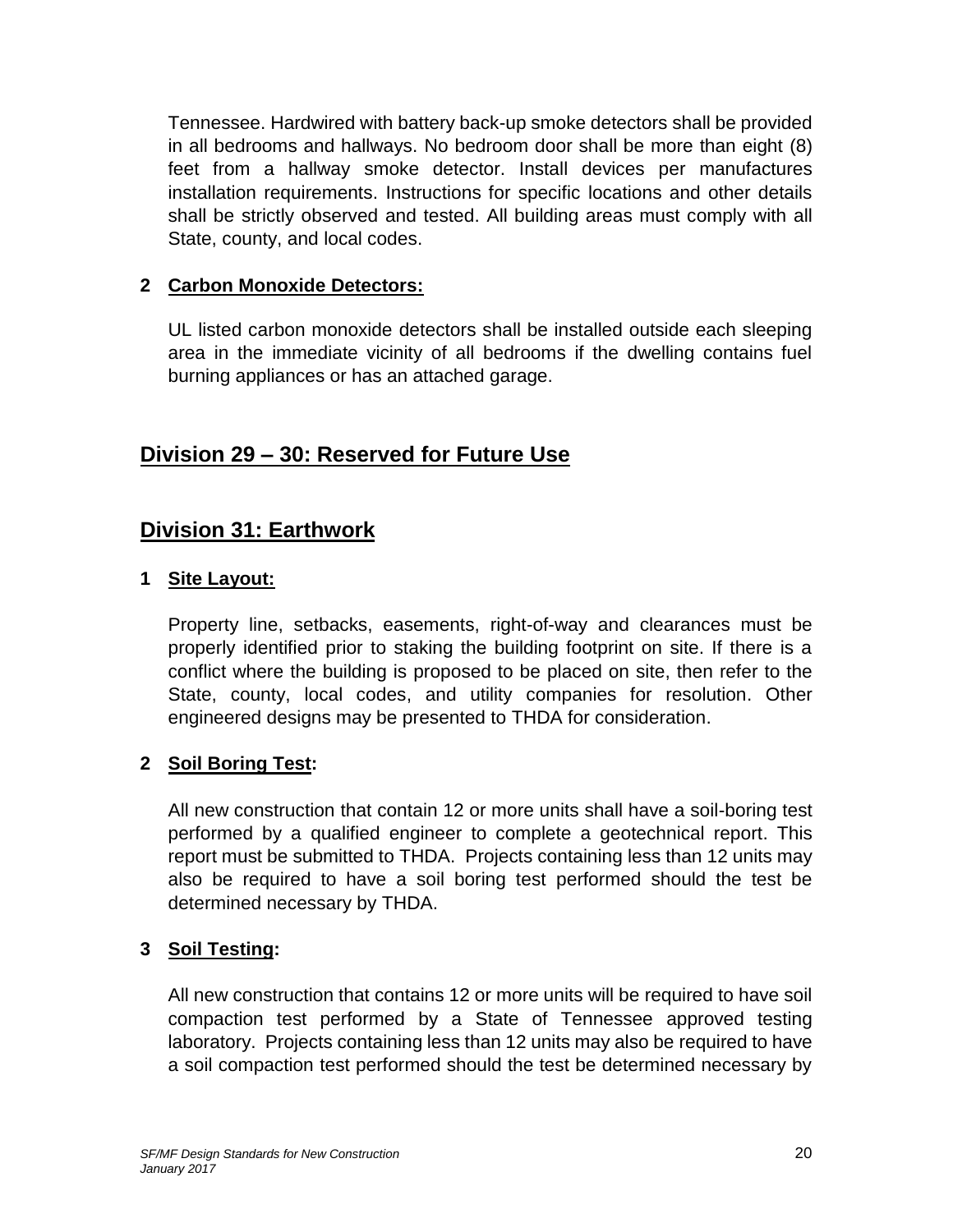THDA. Results of the test shall comply with the applicable building code requirements and geotechnical report.

# **Division 32: Exterior Improvements**

### **1 Landscaping:**

Adequate landscaping is required on all projects. The developer shall submit a landscape plan as part of final plans and specifications. Each building shall include a minimum landscaping package.

### **2 Turf:**

All lawn areas shall be seeded with the seed variety, lime, and fertilizer application rate, which is appropriate to establish a good lawn cover. All slopes in excess of 3:1 within 10 feet of the building, driveway and/or walkway shall receive sod or other approved erosion control materials which will enhance the establishment of a permanent ground cover.

### **3 Sodded Areas:**

Sod is optional in building front yards and common areas for all projects.

### **4 Fencing:**

All multifamily projects shall be fenced to provide security around the site boundaries.

### **5 Parking/Driveways:**

All multifamily buildings shall have adequate parking as required by local zoning or building code. Unless prohibited by local code, jurisdiction or structural constraints, all projects shall have a minimum of one parking space per unit. Single Family Dwellings shall have a minimum parking space for 2 vehicles.

### **6 Parking Lots:**

All on-site parking lots and access drives are to be paved and parking spaces shall have bumper stops or curbs. If walkways are used as bumper stops, the walkway shall be 6' wide.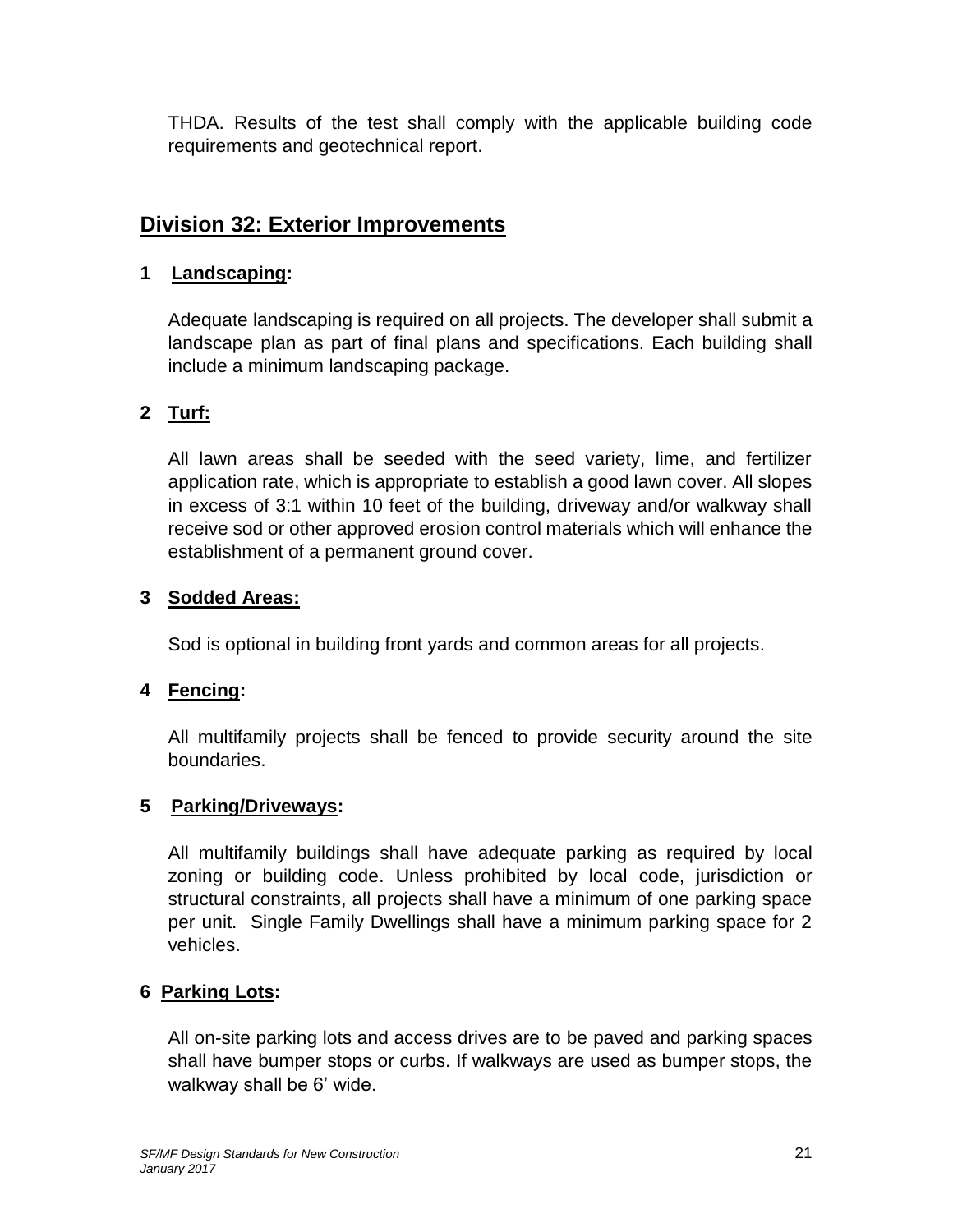### **7 Concrete pads and walks:**

All entry walks shall be a minimum of 3' wide, 3000 psi concrete, and shall be provided at all units from the entry to parking area. Provide ¼ inch per foot crown or cross slope in the direction of drainage. Expansion-joint material shall be ½" thick asphalt-impregnated pre-molded fiber, ASTM D1752. Follow ACI 318. Minimum concrete thickness shall be 4".

### **8 Walkways:**

All units shall have a 3' wide 3,000 psi concrete with broom finish walkway from the parking area to the main entrance.

### **9 Ramps:**

All newly constructed accessible ramps shall be a minimum 42" wide with 5' turning areas at each landing, a maximum slope of 1:12, maximum rise 30" and a minimum load capacity of 1500 lbs. Existing ramps may be no steeper than 1:8.

- **a. Composite:** Wood/ fiberglass with non-skid surface.
- **b. Concrete:** With non-skid surface.
- **c. Metal:** Galvanized steel, or aluminum with non-skid surface.
- **d. Wood:** All exterior wood shall have a minimum preservative retention rate of 25 percent for above ground applications and a minimum preservative retention rate of 40 percent for all wood in contact with the ground. Use of CCA treated lumber is prohibited. Portable or temporary ramps are prohibited.

#### **10 Asphalt:**

Asphalt shall consist of a hot-mix asphaltic concrete pavement complying with TDOT design mix standards for parking areas. Batching and placement of the asphalt may be tested at the request of THDA. Placement of the asphalt in 2 lifts. 2  $\frac{1}{2}$  base course with a 1  $\frac{1}{2}$  finish course. Pavement striping to be completed within 30 days after asphalt placement.